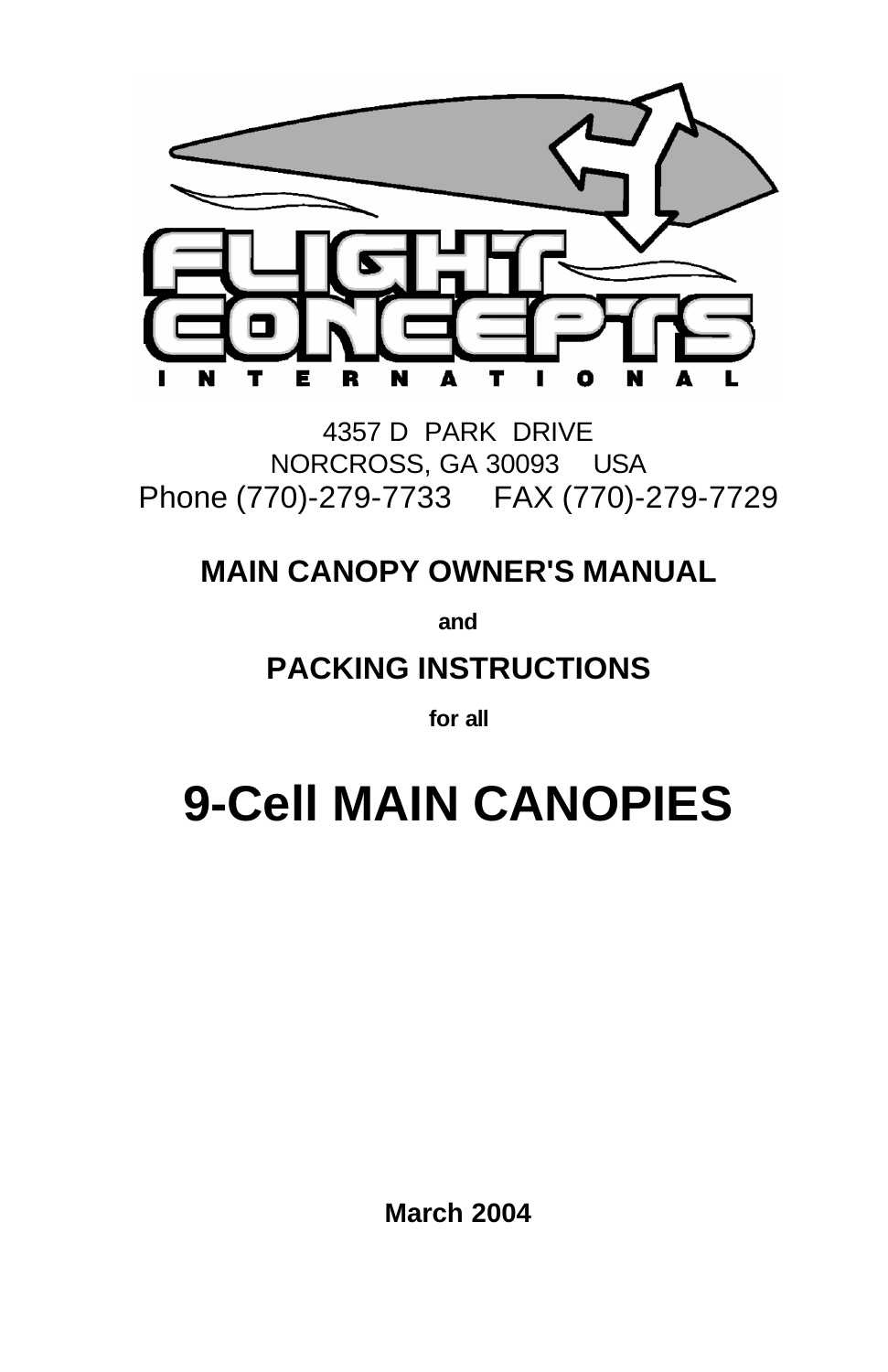| <b>A WARNING</b>                                                                                                                                                                                                                                                                         |                  |  |  |  |  |  |  |  |
|------------------------------------------------------------------------------------------------------------------------------------------------------------------------------------------------------------------------------------------------------------------------------------------|------------------|--|--|--|--|--|--|--|
| TRAINING AND/OR EXPERIENCE ARE REQUIRED TO<br>1.<br>LOWER THE RISK OF SERIOUS INJURY OR DEATH.                                                                                                                                                                                           |                  |  |  |  |  |  |  |  |
| <b>NEVER USE THIS EQUIPMENT UNLESS YOU HAVE:</b>                                                                                                                                                                                                                                         |                  |  |  |  |  |  |  |  |
| A. READ THIS WARNING LABEL AND COMPLETED A "CONTROLLED PROGRAM<br>OF INSTRUCTION" IN THE USE OF THIS PARACHUTE ASSEMBLY.<br>--OR-<br>B. READ THIS WARNING LABEL AND ALL APPROPRIATE OWNER/FLIGHT MANUALS,<br>PACKING INSTRUCTIONS AND COMPLETED AT LEAST 100 RAM AIR PARACHUTE<br>JUMPS. |                  |  |  |  |  |  |  |  |
| LOWER THE RISK OF DEATH, SERIOUS INJURY,<br>2.<br><b>CANOPY DAMAGE AND HARD OPENINGS BY NEVER</b><br><b>EXCEEDING THE LIMITS SHOWN BELOW:</b>                                                                                                                                            |                  |  |  |  |  |  |  |  |
| <b>MAXIMUM DEPLOYMENT SPEED</b>                                                                                                                                                                                                                                                          | <b>130 KNOTS</b> |  |  |  |  |  |  |  |
| <b>MAXIMUM GROSS WEIGHT</b><br>(JUMPER + CLOTHING + EQUIPMENT)                                                                                                                                                                                                                           | <b>POUNDS</b>    |  |  |  |  |  |  |  |
| <b>MODEL</b>                                                                                                                                                                                                                                                                             |                  |  |  |  |  |  |  |  |
| <b>SERIAL NUMBER</b>                                                                                                                                                                                                                                                                     |                  |  |  |  |  |  |  |  |
| <b>DATE OF MANUFACTURE</b>                                                                                                                                                                                                                                                               |                  |  |  |  |  |  |  |  |
|                                                                                                                                                                                                                                                                                          |                  |  |  |  |  |  |  |  |

### **!!! THE USER ASSUMES ALL RISK !!!**

**PARACHUTE SYSTEMS SOMETIMES FAIL CAUSING DEATH OR SERIOUS INJURY REGARDLESS OF HOW IT IS MAINTAINED, PACKED, DEPLOYED OR OPERATED.**

### **FLIGHT CONCEPTS INTERNATIONAL**

**4357 D PARK DRIVE NORCROSS, GA 30093 USA Phone (770)-279-7733 FAX (770)-279-7729**

**REMOVAL OF THIS LABEL VOIDS ANY AND OR ALL CUSTOMER SERVICE PROGRAMS**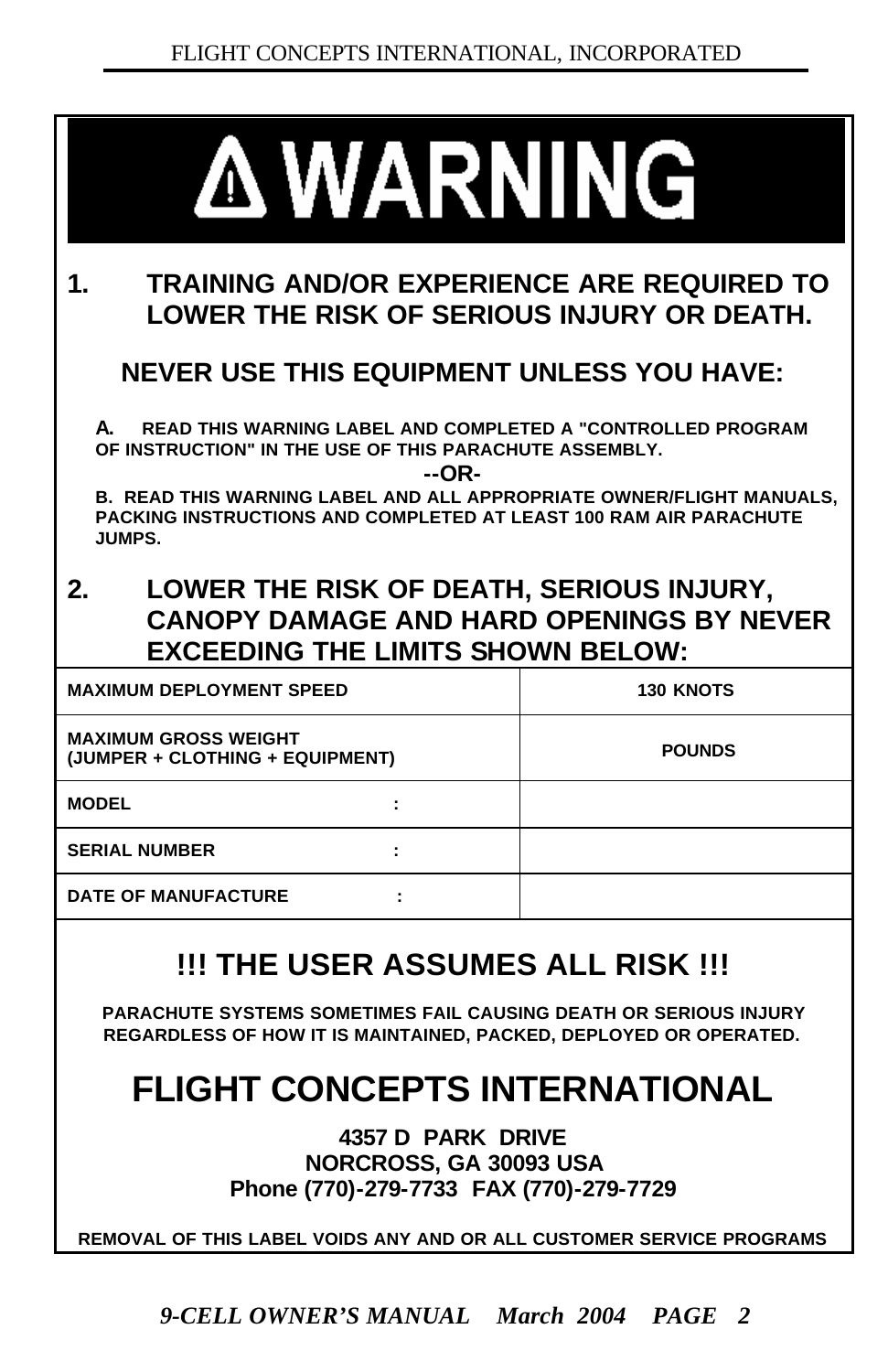|                      | <b>A WARNING</b>                                                                       |                                                                                                                                                                                                                                 |
|----------------------|----------------------------------------------------------------------------------------|---------------------------------------------------------------------------------------------------------------------------------------------------------------------------------------------------------------------------------|
| 1.                   | THE RISK OF SERIOUS INJURY OR DEATH.                                                   | <b>TRAINING AND/OR EXPERIENCE ARE REQUIRED TO LOWER</b>                                                                                                                                                                         |
|                      |                                                                                        | <b>NEVER USE THIS EQUIPMENT UNLESS YOU HAVE:</b>                                                                                                                                                                                |
|                      | A. READ THIS WARNING LABEL AND COMPLETED A<br>THIS PARACHUTE ASSEMBLY.                 | "CONTROLLED PROGRAM OF INSTRUCTION" IN THE USE OF                                                                                                                                                                               |
|                      | $-OR-$                                                                                 |                                                                                                                                                                                                                                 |
| В.<br>2.             |                                                                                        | <b>READ THIS WARNING LABEL AND ALL APPROPRIATE</b><br><b>OWNER/FLIGHT MANUALS, PACKING INSTRUCTIONS AND</b><br><b>COMPLETED AT LEAST 100 RAM AIR PARACHUTE JUMPS.</b><br>LOWER THE RISK OF DEATH, SERIOUS INJURY, CANOPY DAMAGE |
|                      | <b>BELOW:</b>                                                                          | AND HARD OPENINGS BY NEVER EXCEEDING THE LIMITS SHOWN                                                                                                                                                                           |
|                      | <b>MAXIMUM DEPLOYMENT SPEED</b>                                                        | <b>150 KNOTS</b>                                                                                                                                                                                                                |
|                      | <b>MAXIMUM GROSS WEIGHT</b><br>(JUMPER + CLOTHING + EQUIPMENT)                         | 500 POUNDS                                                                                                                                                                                                                      |
| <b>MODEL</b>         | ÷                                                                                      |                                                                                                                                                                                                                                 |
| <b>SERIAL NUMBER</b> | ÷                                                                                      |                                                                                                                                                                                                                                 |
|                      | <b>DATE OF MANUFACTURE</b><br>÷                                                        |                                                                                                                                                                                                                                 |
|                      | FULLY EQUIPPED, AND UP TO 150 KNOTS.<br>!!! THE USER ASSUMES ALL RISK !!!              | THIS PARACHUTE IS LIMITED TO PERSONS UP TO 227KG 500 LBS.                                                                                                                                                                       |
|                      |                                                                                        | <b>PARACHUTE SYSTEMS SOMETIMES FAIL CAUSING DEATH OR SERIOUS INJURY</b><br>REGARDLESS OF HOW IT IS MAINTAINED, PACKED, DEPLOYED OR OPERATED.                                                                                    |
|                      |                                                                                        | <b>FLIGHT CONCEPTS INTERNATIONAL</b>                                                                                                                                                                                            |
|                      | 4357 D PARK DRIVE<br>NORCROSS, GA 30093 USA<br>Phone (770)-279-7733 FAX (770)-279-7729 |                                                                                                                                                                                                                                 |

**REMOVAL OF THIS LABEL VOIDS ANY AND OR ALL CUSTOMER SERVICE PROGRAMS**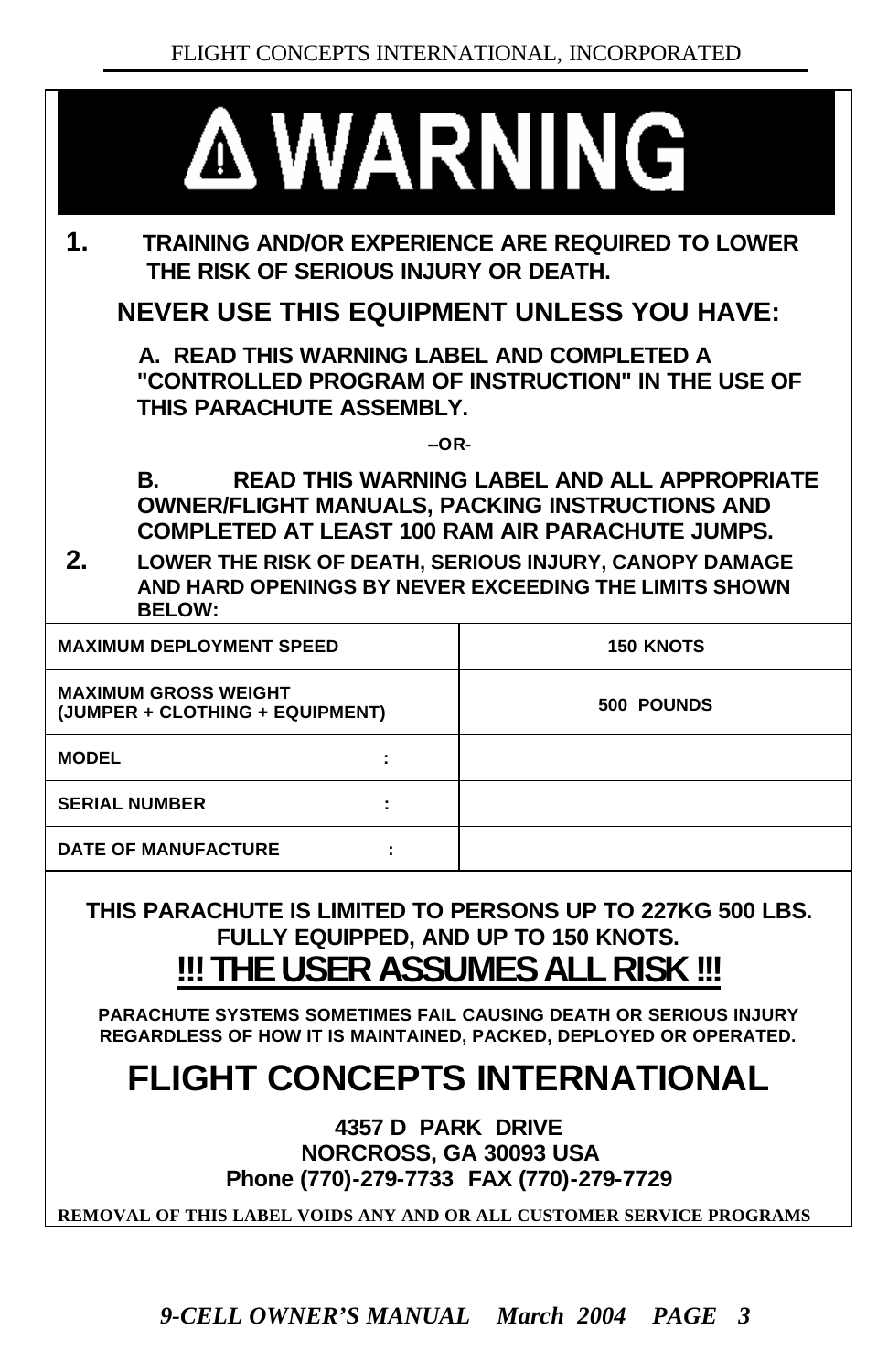#### **TABLE OF CONTENTS**

| <b>Title Page</b>                             | 1  |
|-----------------------------------------------|----|
| <b>Data/Warning Panel</b>                     | 2  |
| <b>Data/Tandem Warning Panel</b>              | 3  |
| <b>Contents</b>                               | 4  |
| <b>About this Manual</b>                      | 4  |
| <b>Policy Statement</b>                       | 4  |
| <b>Parts List</b>                             | 5  |
| <b>Revision List</b>                          | 5  |
| <b>Inspection Instructions</b>                | 6  |
| <b>Canopy Specifications</b>                  | 9  |
| <b>Trim Specifications</b>                    | 13 |
| <b>Packing Instructions</b>                   | 18 |
| <b>Operating Instructions and Limitations</b> | 23 |
| <b>Canopy Care and Maintenance</b>            | 26 |
| <b>Warning - Disclaimer</b>                   | 27 |

#### **ABOUT THIS MANUAL**

Please read this manual thoroughly before assembling, packing, and using your Flight Concepts International, Inc. main canopy. This manual will provide you with important information that will help you better use this product.

#### **POLICY STATEMENT**

Flight Concepts International, Inc. may change any of the announcements, information, policies, rules, or procedures set forth in this manual. This manual is updated as revisions occur and may not always reflect new or modified procedures and information. Statements in this manual may not be regarded in the nature of binding obligations on the manufacturer or the seller.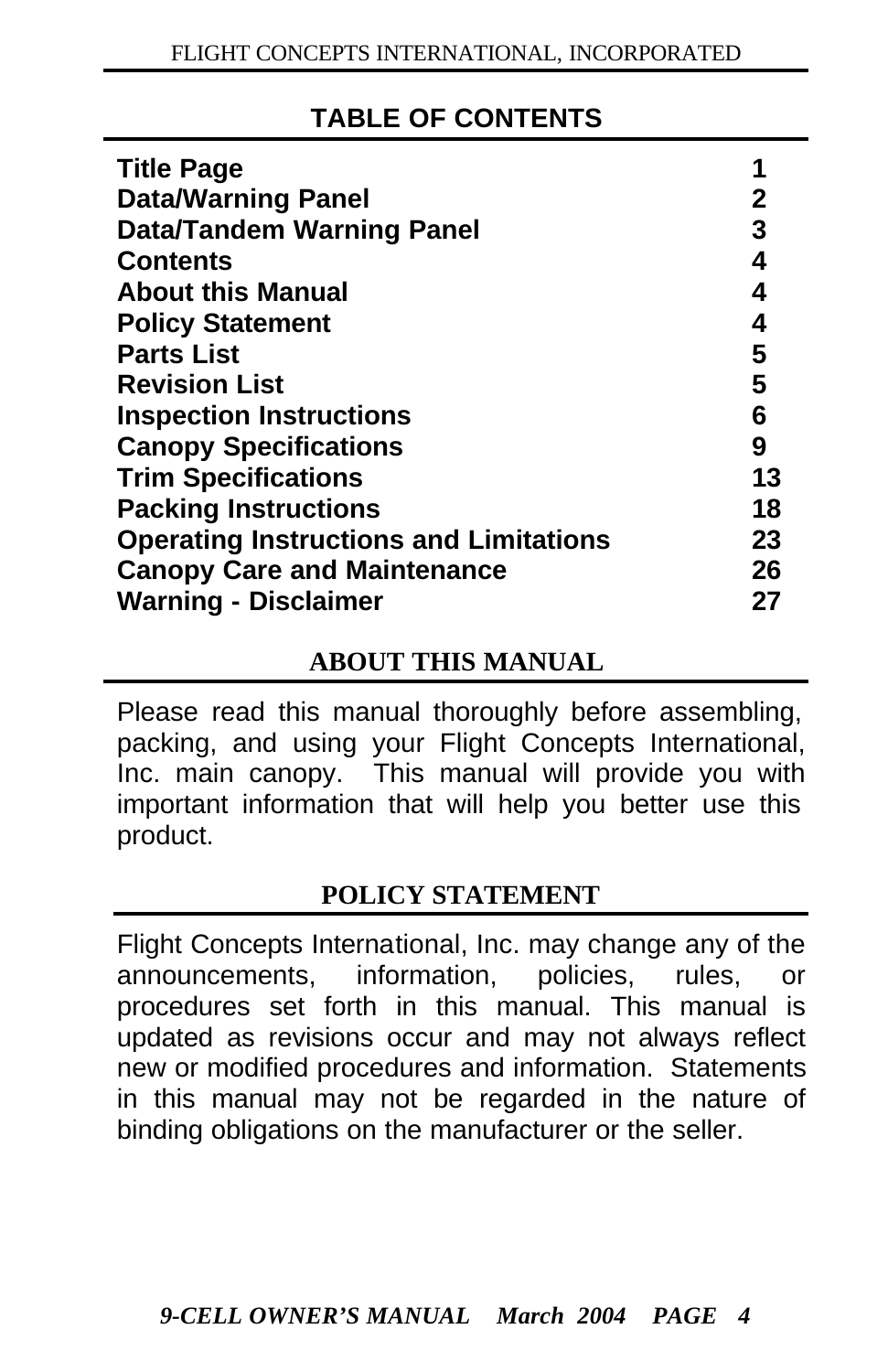#### **PARTS LIST FOR A FLIGHT CONCEPTS MAIN CANOPY**

Each Flight Concepts, Inc. Main Canopy includes the following components:

- \* One (1) Canopy with suspension and control lines.
- \* One (1) Slider.
- \* Four (4) connector links (as ordered).
- \* One (1) Flight Concepts, Inc. Main Owner's Manual.

#### **REVISION LIST**

First Edition: March 1994

Second Edition: March 1999

Third Edition: January 2001

Fourth Edition: March 2004

This owner's manual and/or the packing instructions may be revised from time to time by Flight Concepts, Inc. without notice. Product owners should contact Flight Concepts, Inc. periodically to insure the currency of this publication.

It is the intention of Flight Concepts, Inc. to aid in the education of skydivers and the general public about safe parachuting practices. Therefore, this manual may be reproduced in whole, or in part by anyone wishing to do so.

Flight Concepts, Inc. welcomes all comments about this manual, as they will help us to make future editions more complete and easier to use. Please put your suggestions in writing and send them to:

*9-CELL OWNER'S MANUAL March 2004 PAGE 5* Flight Concepts International, Inc. 4357-D Park Drive Norcross, Ga. 30093 USA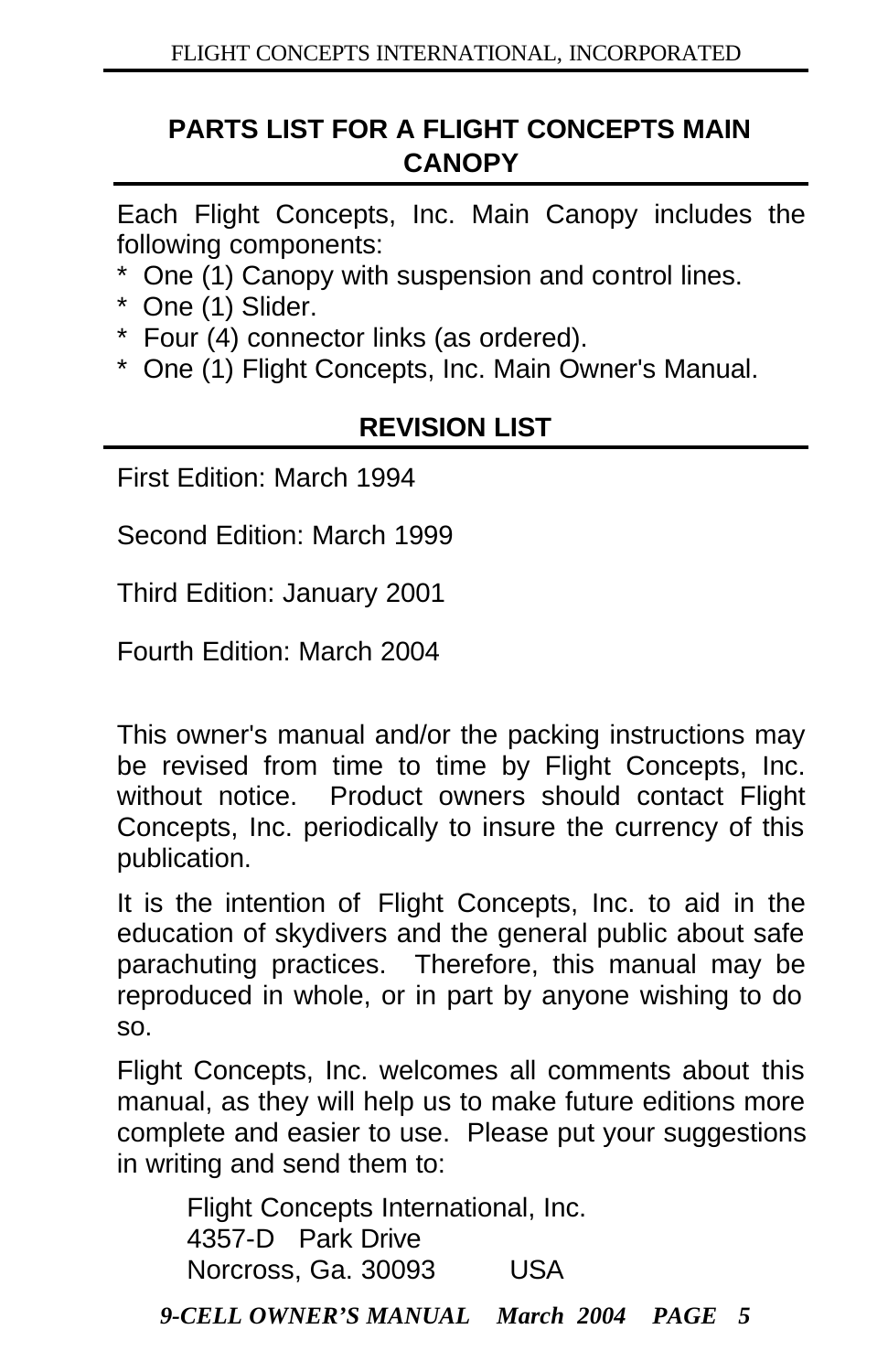### **INSPECTION INSTRUCTIONS**

NOTE: THE INSPECTION OF A FLIGHT CONCEPTS INTERNATIONAL, INC. MAIN CANOPY PRIOR TO BEING ASSEMBLED INTO A PARACHUTE HARNESS/CONTAINER SYSTEM, OR CAN ONLY BE DONE BY THE MANUFACTURER OR AN FAA CERTIFIED SENIOR OR MASTER PARACHUTE RIGGER. ADDITIONALLY, TO INSURE THE CORRECTNESS OF THE INSPECTION PROCEDURE, THESE INSPECTION INSTRUCTIONS MUST BE FOLLOWED EXACTLY.

STEP 1.) Insure that all of the correct parts were received by checking the parts list.

STEP 2.) Prior to assembly, visually inspect each topskin and bottom skin panel for any defects, rips, stains, or any other damage to the canopy or its seams. If the canopy is being inspected after a deployment, be sure to inspect each panel very carefully for any possible damage that may have occurred during use.

STEP 3.) Visually inspect each rib. Start at the leading edge and move to the trailing edge by looking inside each half cell. Inspect for any sign of defects, rips, stains, or any other damage to canopy or its seams.

STEP 4.) Visually inspect each cascade (finger-trapped line connection) to insure that they have been stitched correctly. Insure that all of the suspension lines are looped tightly onto the attachment point tapes on the bottom skin of the canopy. If a suspension line is not looped tightly, lightly pull the line away from the line attachment loop to tighten the knot around the line attachment point.

STEP 5.) Inspect the Main slider for correct installation. (See Figure 1.) **NOTE:** The reinforcement tape should face the canopy and there should not be any type of hole in this slider what so ever.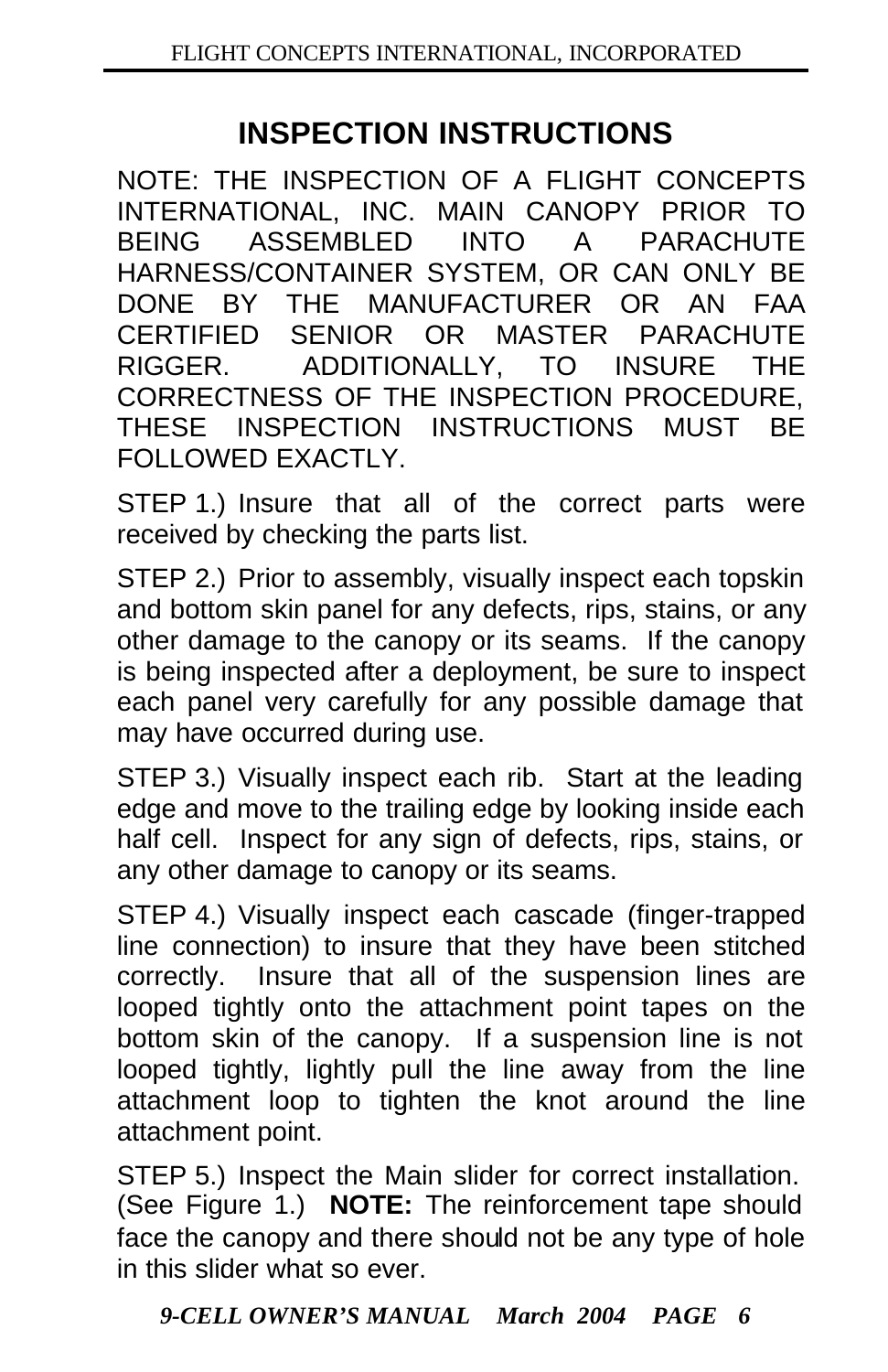

Figure 1. (Top view of Main slider)

If the canopy is being inspected after a deployment, be sure to inspect the slider carefully for any damage, particularly around the inner surface of the grommets and the reinforcing tapes immediately around the grommets.

STEP 6.) Inspect the connector links, they should be FCI made Chinch Links (soft links), #5 zinc plated or #3.5 stainless steel "Maillon Rapide" French links. Look for burrs, nicks or any other abnormality that may indicate a flaw in the link. If you find any type of burr, it can be removed with fine emery cloth. **!WARNING!** *Consult Flight Concepts before using any substitute links.*

STEP 7.) Anchor all four connector links to the same point. Pull tension on the lines to perform a trim check according to the trim specifications chart for the particular canopy model. **Do Not Skip This Step.** (See "Trim Specifications" in this manual)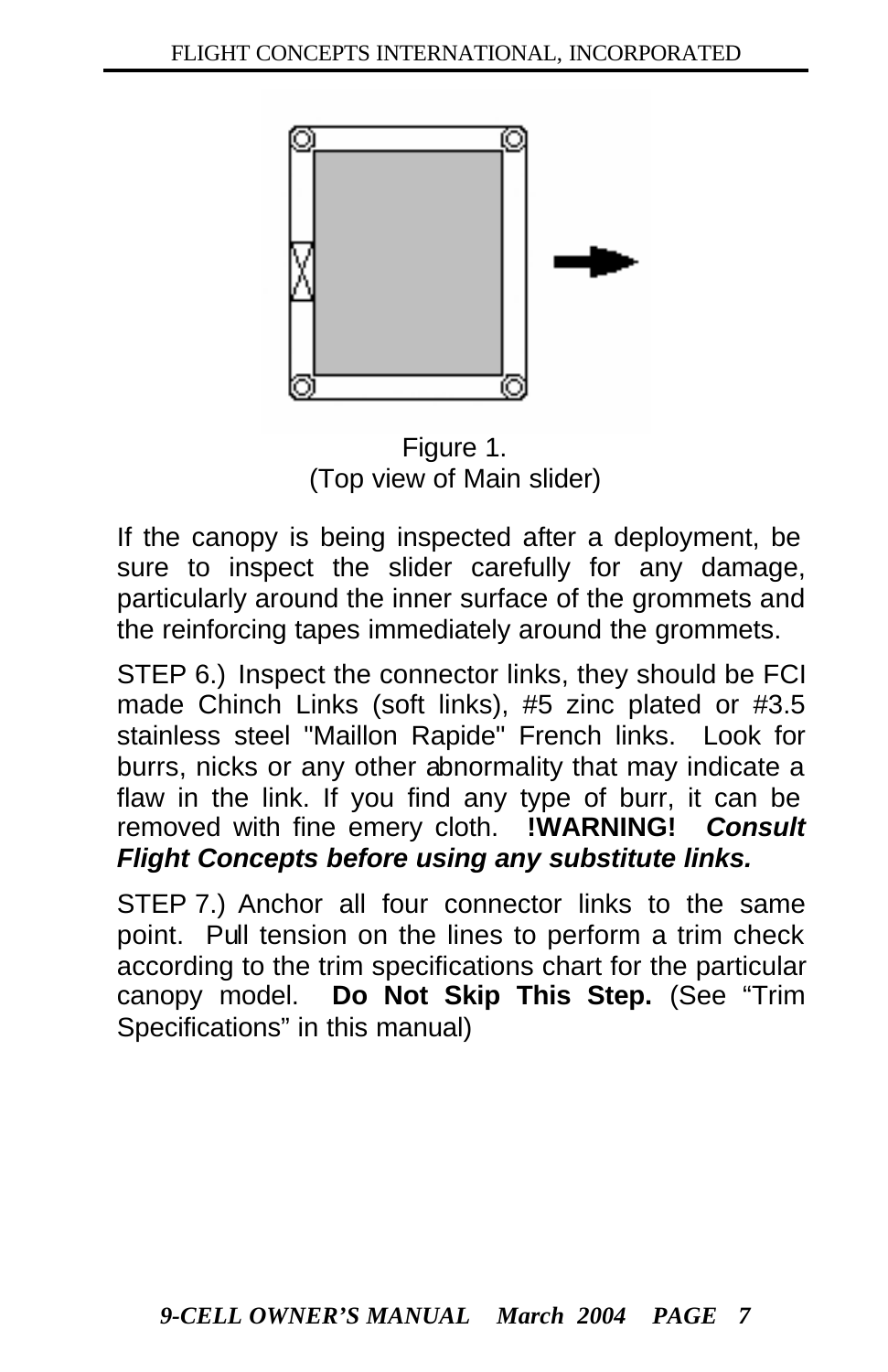STEP 8.) Inspect the suspension lines and the control lines for proper continuity. Look for any frayed or damaged areas. If the canopy is being inspected after a deployment, be sure to inspect the lines carefully for any damage, particularly around the connector links. Each line group must be routed to its connector link without any twists, and without passing under, around, or through any other line group.

STEP 9.) Inspect the harness/container system according to the manufacturer's instructions. Inspect the control line guide rings on the back of the Main rear risers, to insure smoothness, and to look for cracks or burrs.

**NOTE:** To assure the proper trim when the brakes are set, measure the distance from the fold at the top of the Main rear riser to the control line guide ring. The ring must be attached 4" below the fold and on the back of each rear riser. This is a P.I.A. (Parachute Industry Association) standard. If the ring is attached at a different measurement, the break setting of the Main canopy must be modified to insure correct canopy trim is maintained. (Contact Flight Concepts International, Inc. for additional instructions)

The Main inspection process is now complete, the canopy may be assembled on to a harness/container system if no problems were discovered.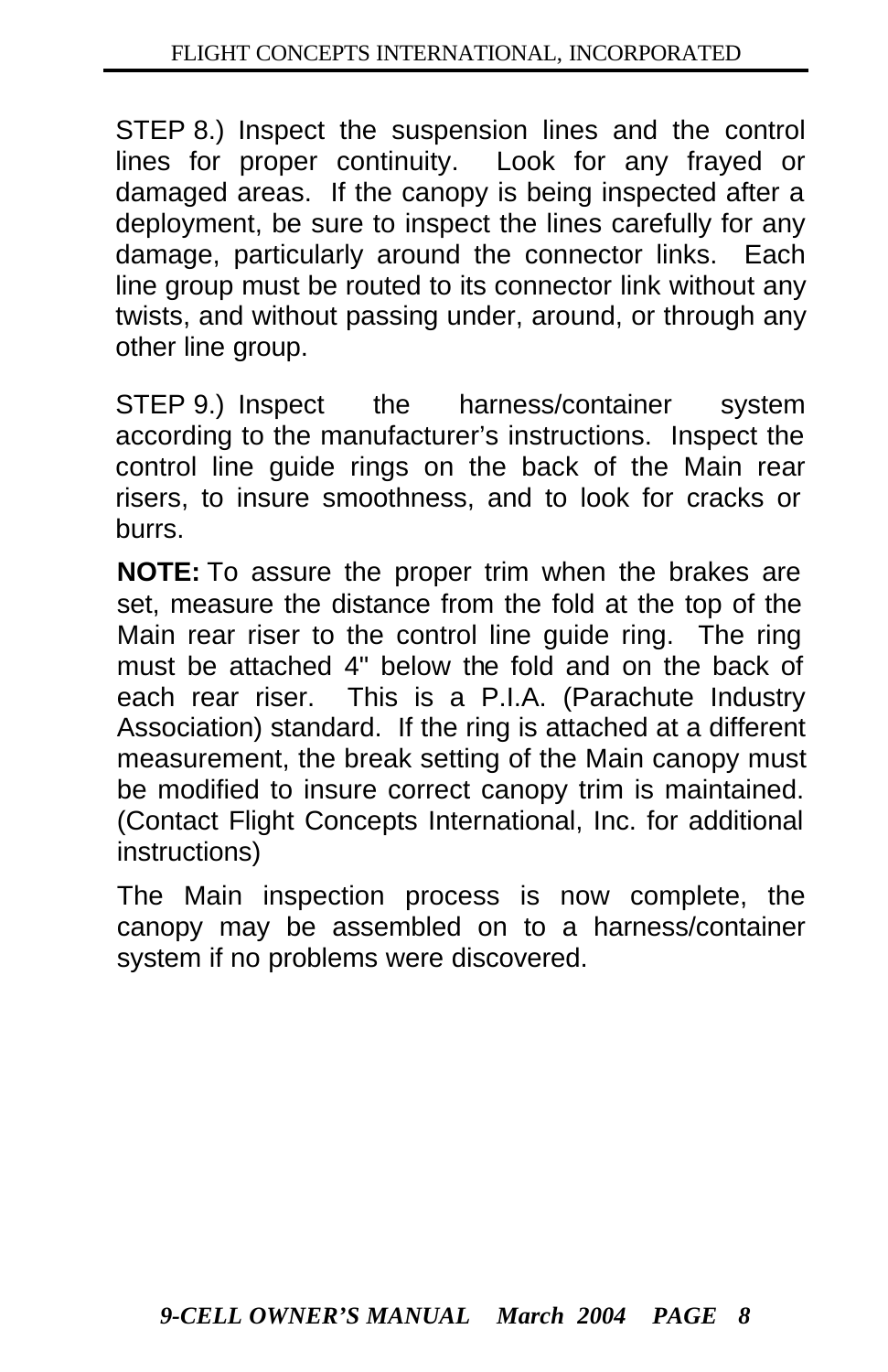### **CANOPY SPECIFICATIONS**

| Model         | Size | *Maximum Suspended Weight | <b>Aspect Ratio</b> | Weight | <b>Estimated Pack Volume</b> |
|---------------|------|---------------------------|---------------------|--------|------------------------------|
| Wildfire 170  | 170  | 187                       | 2.6                 | 6.8    | <b>Est. 386</b>              |
| Clipper 195   | 195  | 214                       | 2.4                 | 7.0    | <b>Est. 398</b>              |
| Raider 220    | 220  | 242                       | 2.7                 | 8.3    | <b>Est. 425</b>              |
| Maverone 250  | 250  | 275                       | 2.8                 | 8.5    | <b>Est. 562</b>              |
| Manta 290     | 290  | 319                       | 2.6                 | 9.8    | <b>Est. 570</b>              |
| Man-O-War 320 | 320  | 352                       | 2.8                 | 10.1   | <b>Est. 590</b>              |

#### **9 Cell Classic**

#### **ZP Manta**

| Model        | <b>Size</b> | *Maximum Suspended Weight | <b>Aspect Ratio</b> | Weight | <b>Estimated Pack Volume</b> |
|--------------|-------------|---------------------------|---------------------|--------|------------------------------|
| ZP Manta 185 | 185         | 185                       | 2.6                 | 6.9    | <b>Est. 460</b>              |
| ZP Manta 200 | 200         | 200                       | 2.6                 | 7.4    | <b>Est. 513</b>              |
| ZP Manta 230 | 230         | 230                       | 2.6                 | 8.2    | <b>Est. 566</b>              |
| ZP Manta 260 | 260         | 260                       | 2.6                 | 9.3    | <b>Est. 619</b>              |
| ZP Manta 290 | 290         | 290                       | 2.6                 | 10.4   | <b>Est. 672</b>              |
| ZP Manta 320 | 320         | 320                       | 2.6                 | 11.5   | <b>Est. 725</b>              |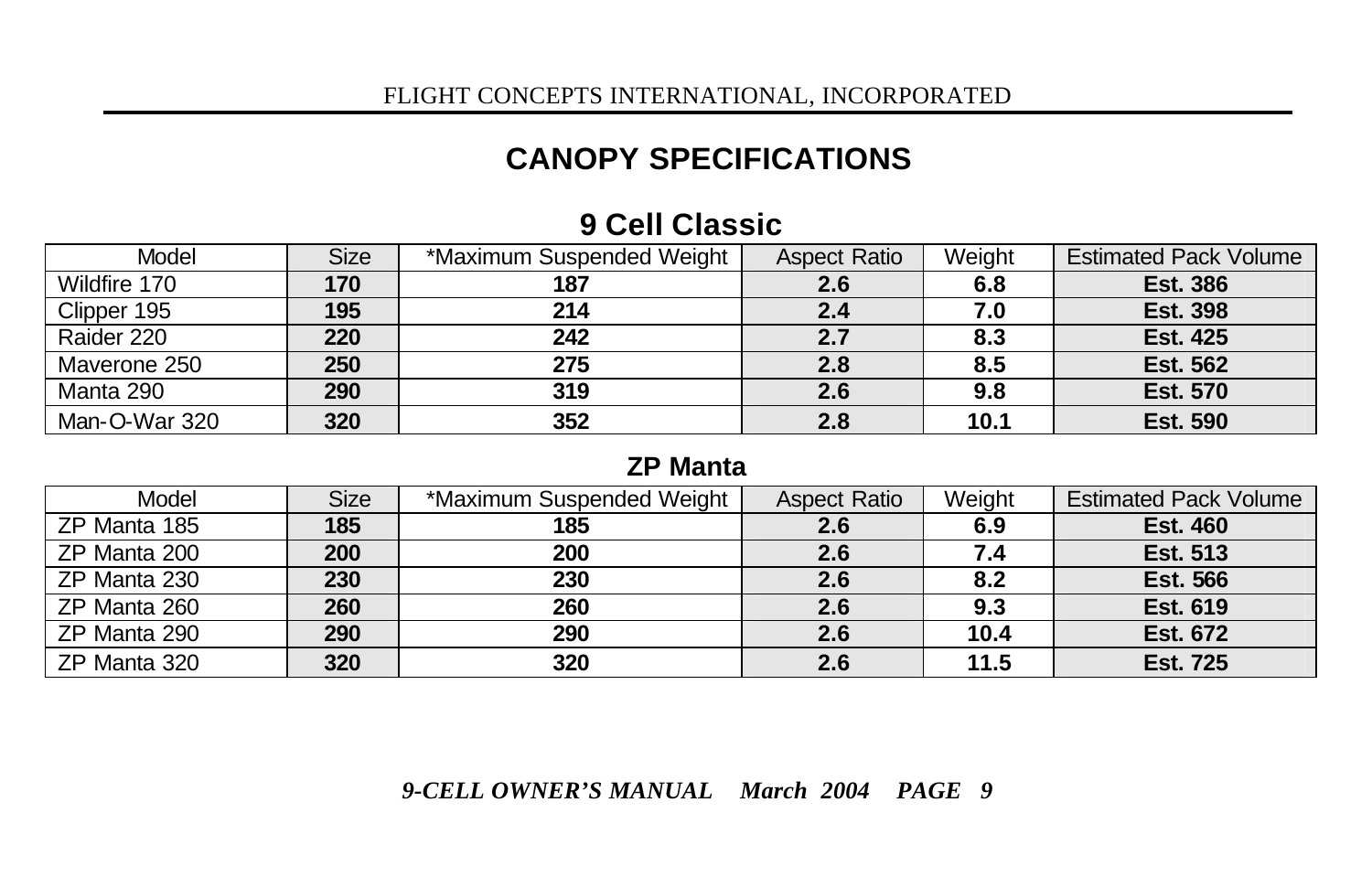| pentry     |             |                           |                     |        |                              |  |  |  |  |  |  |
|------------|-------------|---------------------------|---------------------|--------|------------------------------|--|--|--|--|--|--|
| Model      | <b>Size</b> | *Maximum Suspended Weight | <b>Aspect Ratio</b> | Weight | <b>Estimated Pack Volume</b> |  |  |  |  |  |  |
| Sentry 99  | 99          | 119                       | 2.6                 | 4.1    | <b>Est. 294</b>              |  |  |  |  |  |  |
| Sentry 110 | 110         | 132                       | 2.6                 | 4.5    | <b>Est. 333</b>              |  |  |  |  |  |  |
| Sentry 120 | 120         | 144                       | 2.6                 | 4.9    | Est. 373                     |  |  |  |  |  |  |
| Sentry 135 | 135         | 162                       | 2.6                 | 5.6    | <b>Est. 413</b>              |  |  |  |  |  |  |
| Sentry 150 | 150         | 180                       | 2.6                 | 6.2    | <b>Est. 453</b>              |  |  |  |  |  |  |
| Sentry 170 | 170         | 204                       | 2.6                 | 7.0    | <b>Est. 493</b>              |  |  |  |  |  |  |
| Sentry 190 | 190         | 228                       | 2.6                 | 7.8    | <b>Est. 533</b>              |  |  |  |  |  |  |
| Sentry 210 | 210         | 252                       | 2.6                 | 8.6    | <b>Est. 573</b>              |  |  |  |  |  |  |
| Sentry 230 | 230         | 276                       | 2.6                 | 9.5    | <b>Est. 610</b>              |  |  |  |  |  |  |

#### **Sentry**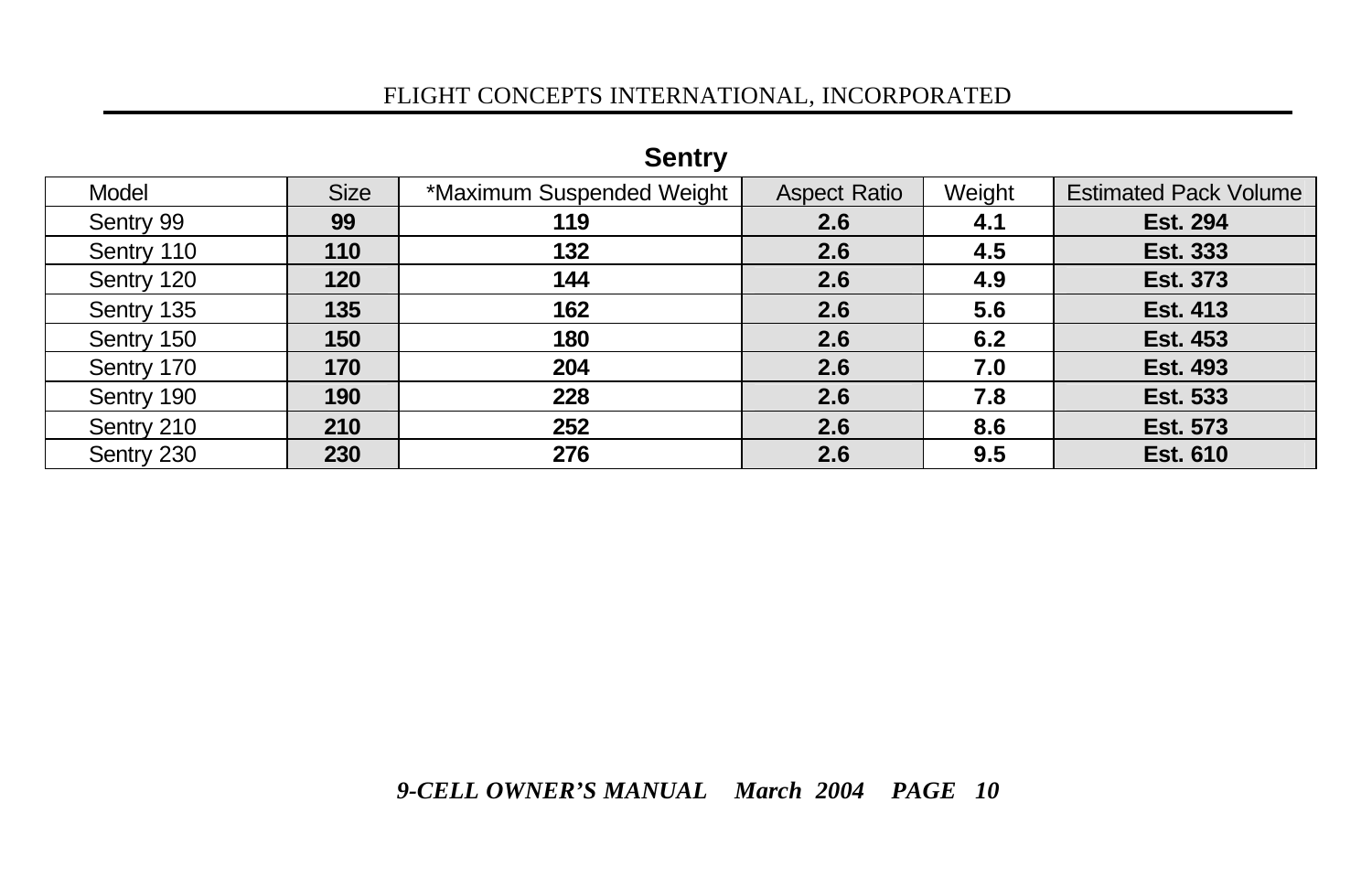| $\cdots$ |             |                            |        |         |                     |         |                       |  |  |  |  |
|----------|-------------|----------------------------|--------|---------|---------------------|---------|-----------------------|--|--|--|--|
| Model    | <b>Size</b> | *Maximum Suspended Weight. |        |         | <b>Aspect Ratio</b> | Average | <b>Estimated Pack</b> |  |  |  |  |
|          |             | Advanced                   | Expert | Maximum |                     |         |                       |  |  |  |  |
| Rage 90  | 90          | 117                        | 135    | 153     | 2.65                | 3.8     | <b>Est. 225</b>       |  |  |  |  |
| Rage 100 | 100         | 130                        | 150    | 170     | 2.65                | 4.1     | <b>Est. 250</b>       |  |  |  |  |
| Rage 110 | 110         | 143                        | 165    | 187     | 2.65                | 4.5     | <b>Est. 275</b>       |  |  |  |  |
| Rage 120 | 120         | 156                        | 180    | 204     | 2.65                | 4.9     | <b>Est. 300</b>       |  |  |  |  |
| Rage 130 | 130         | 169                        | 195    | 221     | 2.65                | 5.6     | <b>Est. 325</b>       |  |  |  |  |
| Rage 140 | 140         | 182                        | 210    | 238     | 2.65                | 6.2     | <b>Est. 360</b>       |  |  |  |  |
| Rage 155 | 155         | 202                        | 233    | 264     | 2.65                | 7.0     | <b>Est. 395</b>       |  |  |  |  |
| Rage 170 | 170         | 221                        | 255    | 289     | 2.65                | 7.4     | <b>Est. 430</b>       |  |  |  |  |
| Rage 185 | 185         | 241                        | 278    | 315     | 2.65                | 7.8     | <b>Est. 465</b>       |  |  |  |  |
| Rage 205 | 205         | 267                        | 308    | 349     | 2.65                | 8.6     | <b>Est. 500</b>       |  |  |  |  |
| Rage 230 | 230         | 299                        | 345    | 391     | 2.65                | 9.5     | <b>Est. 570</b>       |  |  |  |  |

#### **Rage**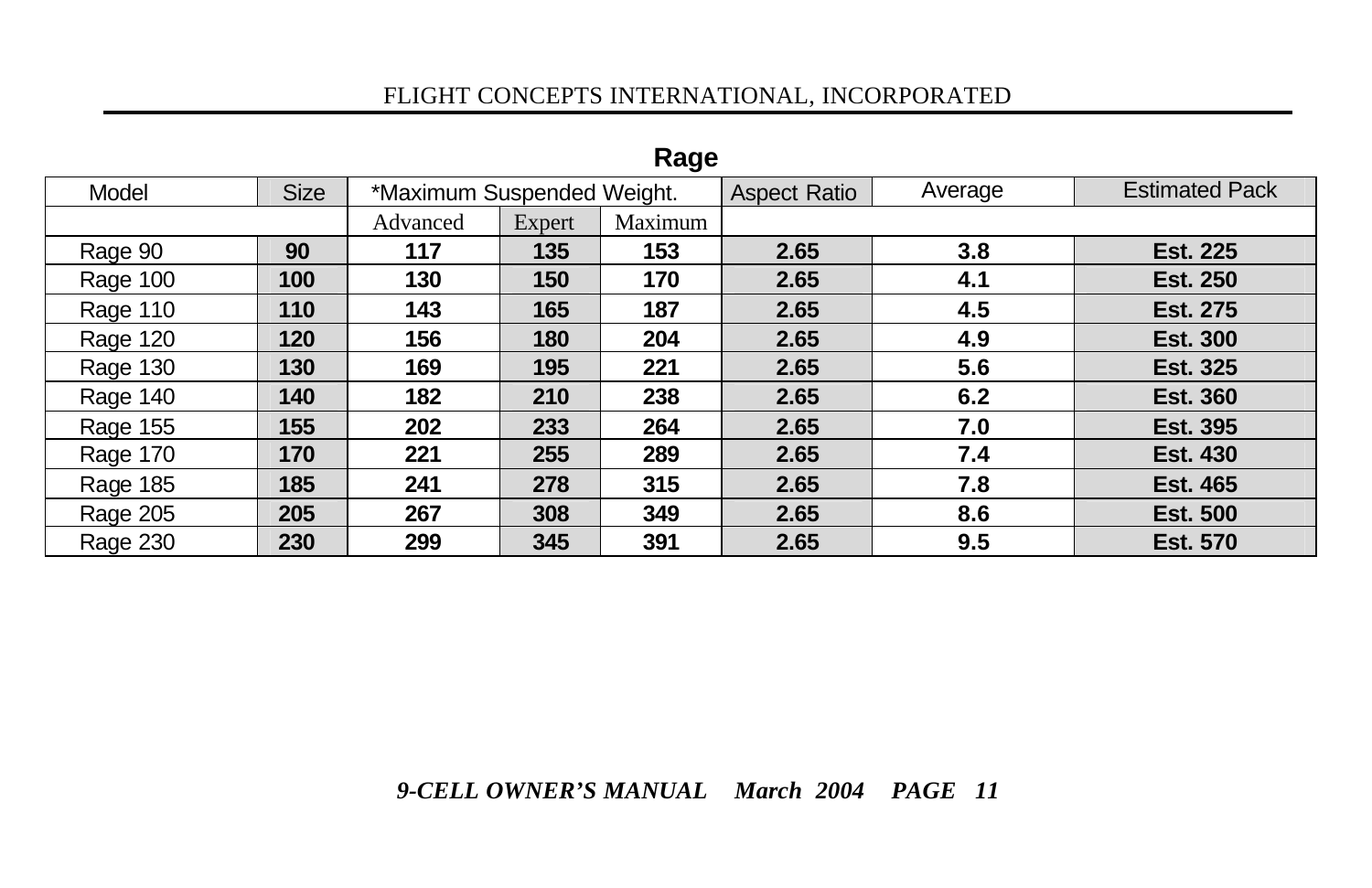| <b>MODEL</b> | Size | *Maximum Suspended Weight | <b>Aspect Ratio</b> | Weight | <b>Estimated Pack Volume</b> |  |  |  |  |  |  |  |
|--------------|------|---------------------------|---------------------|--------|------------------------------|--|--|--|--|--|--|--|
| ET - 360     | 360  | 432                       | 2.6                 | 17.0   | Est. 1257                    |  |  |  |  |  |  |  |
| ET - 385     | 385  | 462                       | 2.6                 | 18.2   | <b>Est. 1335</b>             |  |  |  |  |  |  |  |
| $ET - 400$   | 400  | 480                       | 2.6                 | 18.9   | Est. 1405                    |  |  |  |  |  |  |  |
| $ET - 425$   | 425  | 510                       | 2.6                 | 20.1   | <b>Est. 1470</b>             |  |  |  |  |  |  |  |

#### **Tandem**

**Manufacturer's Recommended Maximum Suspended Weight (defined as: Jumper or (Jumpers/Tandem)+ Clothing + Equipment) jumping in near perfect conditions.**

**The two types of fabric for all models is: F-111 (1.1 oz Nylon Ripstop, 0-3 CFM) or Zero Porosity (1.2 oz Nylon Ripstop, 0 CFM).**

**The two optional types of line are: 725lb. Microline or 525lb. Dacron**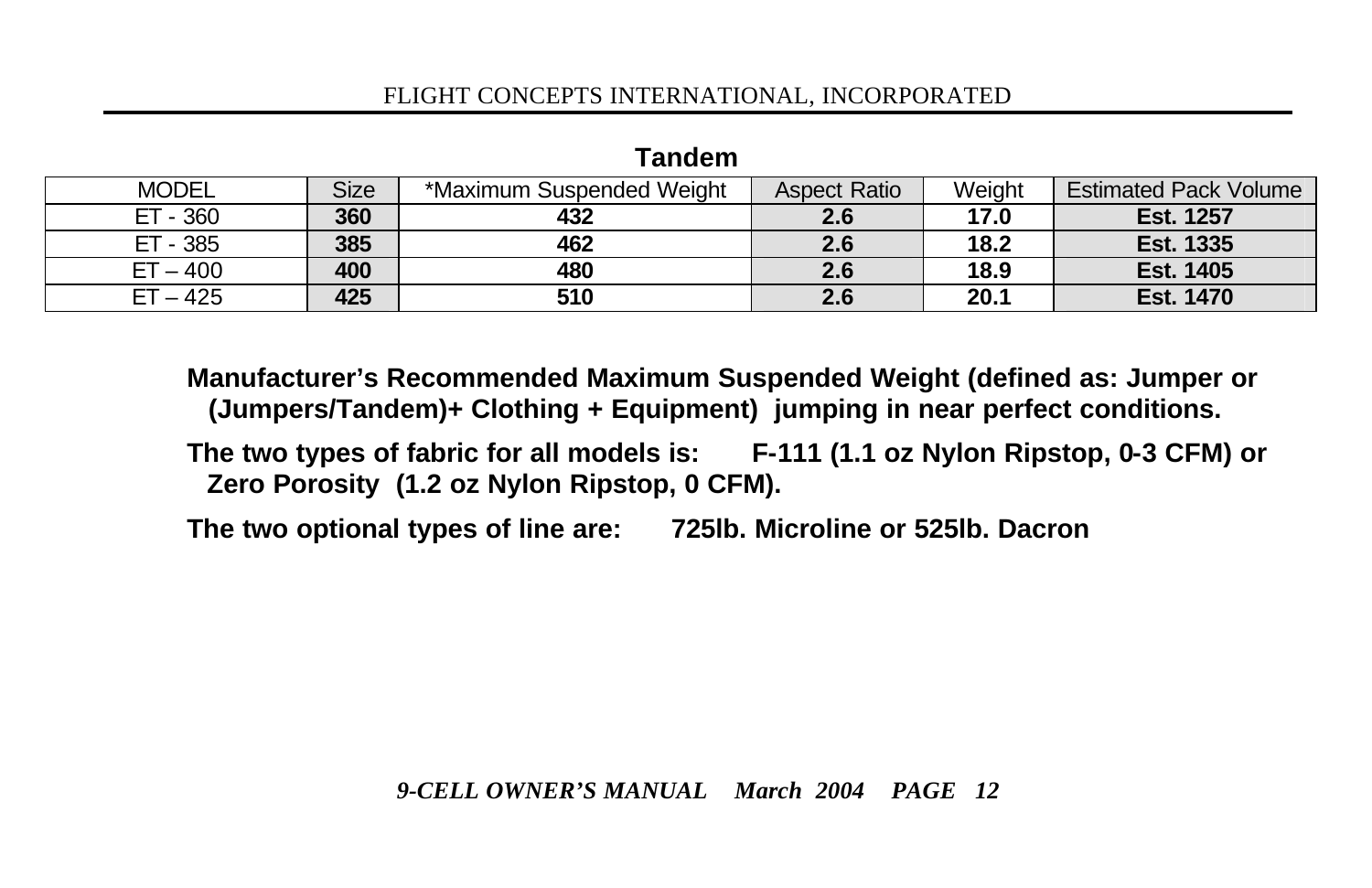### **TRIM SPECIFICATIONS** (in inches)

The line specifications in this chart are given under the condition that all four risers are anchored at the same point, and that the control line guide rings on the rear risers are 4" below the upper fold at the end of the riser.

These dimensions can be verified by laying the canopy on its side (See Figure 1.) and anchoring the measuring instrument at the link. (See Figure 2.)

The dimensions given are from the link to the top of the line loop at the canopy.

The dimensions given can vary due the link size and or the attachment method.

The maximum tolerance for the trim specifications are +/- 1 inch.

The number one is located at the end rib.

The measurements on the steering lines are with the brakes set.

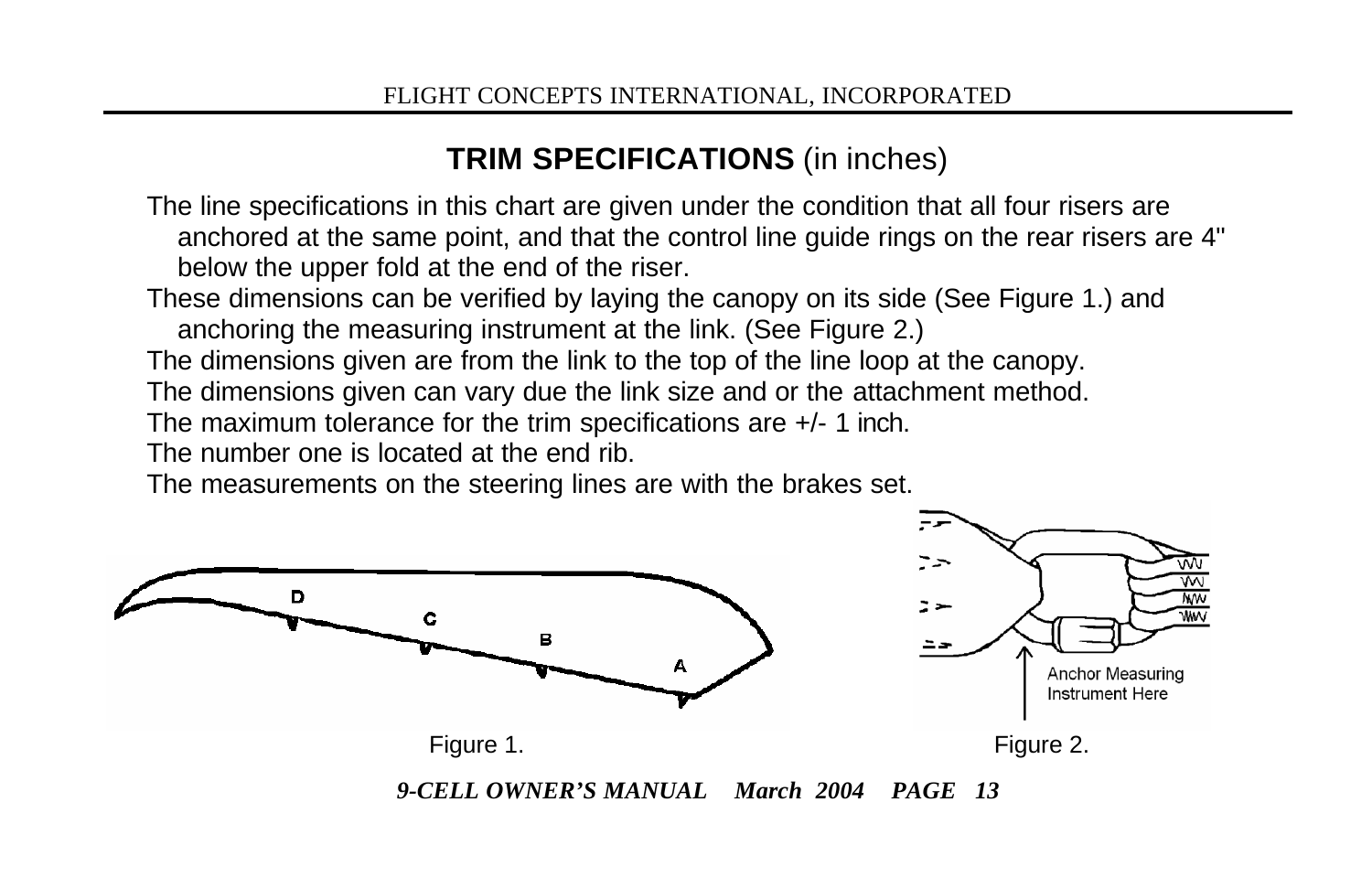| Model                      | Wildfire 170 | Clipper 195 | Raider 220 | Maverone 250 | Manta 290 | Man-O-War 320 |
|----------------------------|--------------|-------------|------------|--------------|-----------|---------------|
| Total "A" Line Length      | 109.5        | 122.0       | 132.5      | 132.5        | 146.0     | 146.0         |
| Total "B" Line             | 112.3        | 126.0       | 137.0      | 137.0        | 151.0     | 151.0         |
| Total "C" Line             | 118.3        | 131.0       | 143.0      | 143.0        | 158.0     | 158.0         |
| Total "D" Line             | 127.5        | 140.0       | 153.0      | 153.0        | 169.1     | 169.1         |
| Total To Tail w/Brakes Set | 124.5        | 134.0       | 147.3      | 147.3        | 164.5     | 164.5         |

#### **9 Cell Classic**

#### **ZP Manta**

| Model ZP Manta                | 185   | 200   | 230   | 260   | 290   | 320   |
|-------------------------------|-------|-------|-------|-------|-------|-------|
| Total "A" Line Length         | 118.9 | 123.6 | 132.5 | 140.8 | 148.6 | 156.1 |
| Total "B" Line                | 121.8 | 126.6 | 135.8 | 144.4 | 152.5 | 160.2 |
| Total "C" Line                | 127.3 | 132.3 | 141.8 | 150.7 | 159.1 | 167.1 |
| Total "D" Line                | 133.9 | 139.2 | 149.3 | 158.7 | 167.6 | 176.1 |
| <b>Total To Tail w/Brakes</b> | 129.0 | 134.1 | 143.8 | 152.9 | 161.5 | 169.6 |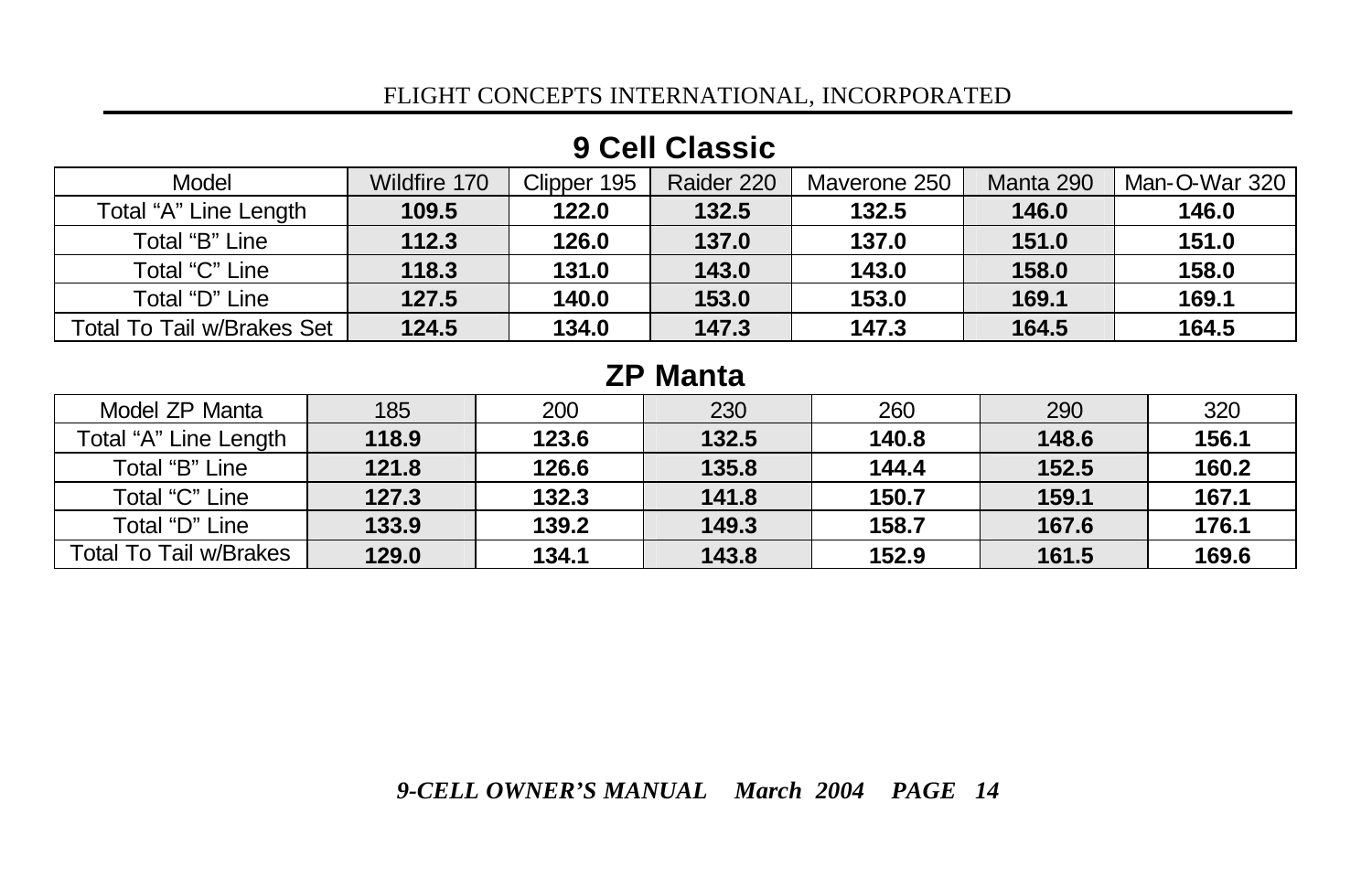| OVIILI V                          |       |       |       |       |       |       |       |       |       |  |  |
|-----------------------------------|-------|-------|-------|-------|-------|-------|-------|-------|-------|--|--|
| Model Sentry                      | 99    | 110   | 120   | 135   | 150   | 170   | 190   | 210   | 230   |  |  |
| Total "A" Line                    | 94.5  | 99.5  | 103.9 | 110.1 | 116.0 | 123.4 | 130.4 | 137.1 | 143.4 |  |  |
| Total "B 1" Line                  | 94.2  | 99.2  | 103.6 | 109.8 | 115.7 | 123.0 | 130.0 | 136.6 | 142.9 |  |  |
| Total "B 2-5" Line                | 96.9  | 102.0 | 106.5 | 112.9 | 119.0 | 126.6 | 133.7 | 140.5 | 147.0 |  |  |
| Total "C 1" Line                  | 96.0  | 101.1 | 105.6 | 111.9 | 117.9 | 125.5 | 132.6 | 139.3 | 145.8 |  |  |
| Total "C 2-5" Line                | 101.5 | 106.9 | 111.6 | 118.3 | 124.6 | 132.6 | 140.1 | 147.3 | 154.1 |  |  |
| Total "D 1" Line                  | 96.1  | 101.3 | 105.7 | 112.1 | 118.1 | 125.6 | 132.7 | 139.4 | 145.9 |  |  |
| Total "D 2-5" Line                | 109.0 | 114.8 | 119.9 | 127.0 | 133.9 | 142.4 | 150.5 | 158.1 | 165.4 |  |  |
| <b>Total To Tail w/Brakes Set</b> | 101.3 | 106.9 | 111.8 | 118.7 | 125.3 | 133.6 | 141.3 | 148.7 | 155.8 |  |  |

#### **Sentry**

#### **Rage**

| Model Rage                 | 90    | 100   | 110   | 120   | 130   | 140   | 155   | 170   | 185   | 205   | 230   |
|----------------------------|-------|-------|-------|-------|-------|-------|-------|-------|-------|-------|-------|
| Total "A" Line             | 93.9  | 98.9  | 103.7 | 108.3 | 112.6 | 116.8 | 122.9 | 128.6 | 134.2 | 141.2 | 149.5 |
| Total "B 1" Line           | 92.8  | 97.8  | 102.5 | 107.0 | 111.3 | 115.5 | 121.4 | 127.1 | 132.6 | 139.5 | 147.7 |
| Total "B 2" Line           | 97.4  | 102.6 | 107.6 | 112.3 | 116.8 | 121.2 | 127.5 | 133.4 | 139.1 | 146.4 | 155.0 |
| Total "B 3-5" Line         | 96.0  | 101.2 | 106.0 | 110.7 | 115.2 | 119.5 | 125.7 | 131.5 | 137.2 | 144.3 | 152.8 |
| Total "C 1" Line           | 91.8  | 96.7  | 101.4 | 105.8 | 110.1 | 114.2 | 120.1 | 125.8 | 131.1 | 138.0 | 146.1 |
| Total "C 2" Line           | 102.8 | 108.3 | 113.5 | 118.5 | 123.3 | 127.9 | 134.6 | 140.9 | 146.9 | 154.6 | 163.7 |
| Total "C 3-5" Line         | 100.9 | 106.3 | 111.4 | 116.3 | 121.0 | 125.5 | 132.0 | 138.2 | 144.1 | 151.7 | 160.6 |
| Total "D 3-5" Line         | 107.8 | 113.6 | 119.1 | 124.3 | 129.4 | 134.2 | 141.2 | 147.8 | 154.1 | 162.2 | 171.7 |
| Total To Tail w/Brakes Set | 101.2 | 106.8 | 112.2 | 117.3 | 122.2 | 127.0 | 133.8 | 140.3 | 146.5 | 154.3 | 163.7 |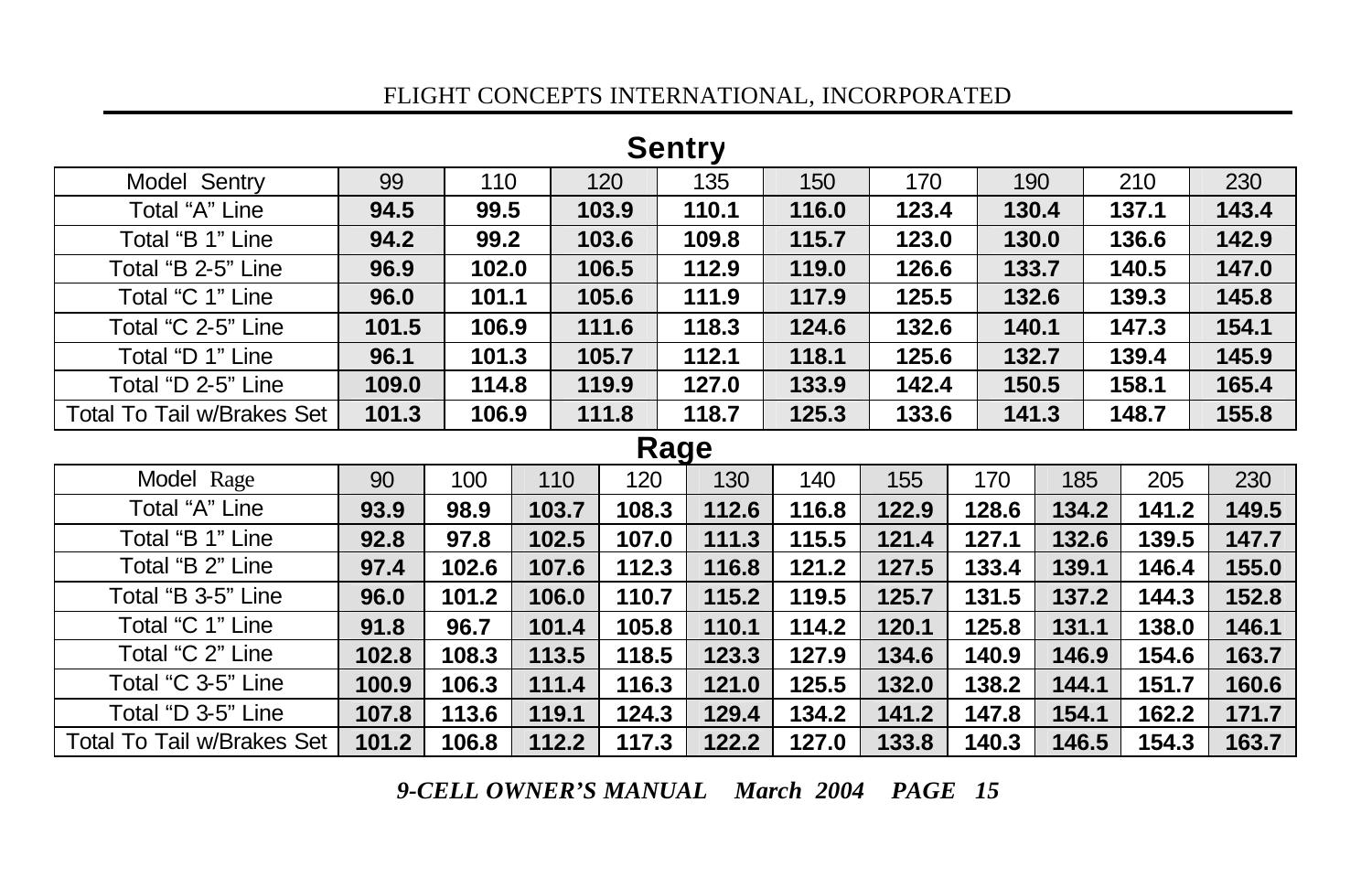| <b>Tandem</b>                                                                                       |            |       |           |        |       |       |       |       |
|-----------------------------------------------------------------------------------------------------|------------|-------|-----------|--------|-------|-------|-------|-------|
| Model Tandem                                                                                        | 360 S      | 385 S | $425^*$ S | 525* S | 360 E | 385 E | 400 E | 425 E |
| Total "A" Line                                                                                      | 183.4      | 189.6 | 199.1     | 244.1  | 164.9 | 172.1 | 179.2 | 184.3 |
| Total "B 1" Line                                                                                    | 186.7      | 193   | 202.8     | 248.1  | 161.4 | 168.4 | 175.4 | 180.4 |
| Total "B 2" Line                                                                                    | N/A        | N/A   | N/A       | N/A    | 168.3 | 175.6 | 182.9 | 188.1 |
| Total "B 3-5" Line                                                                                  | N/A        | N/A   | N/A       | N/A    | 168.7 | 176.0 | 183.4 | 188.6 |
| Total "C 1" Line                                                                                    | 194.6      | 201.2 | 211.4     | 256.1  | 158.9 | 165.8 | 172.7 | 177.6 |
| Total "C 2-5" Line                                                                                  | N/A        | N/A   | N/A       | N/A    | 177.3 | 185.0 | 192.7 | 198.2 |
| Total "D 1" Line                                                                                    | 207.1      | 214.1 | 224.9     | 268.4  | 158.1 | 165.0 | 171.9 | 176.7 |
| Total "D 2" Line                                                                                    | N/A        | N/A   | N/A       | N/A    | 187.4 | 195.5 | 203.7 | 209.5 |
| Total "D 3-5" Line                                                                                  | N/A        | N/A   | N/A       | N/A    | 189.6 | 197.8 | 206.1 | 211.9 |
| Number One Is Located At The End Rib.<br>All Measurements On The Steering Lines Are With Brakes Set |            |       |           |        |       |       |       |       |
| Total To Tail No # 1                                                                                | 207.6      | 213.6 | 222.9     | 268.8  | 179.0 | 187.0 | 195.0 | 200.7 |
| Total To Tail No # 2                                                                                | 211.4      | 218.6 | 229.6     | 263.6  | 179.0 | 187.0 | 195.0 | 200.7 |
| Total To Tail No # 3                                                                                | 219.5      | 226.9 | 238.4     | 256.5  | 179.0 | 187.0 | 195.0 | 200.7 |
| Total To Tail No # 4                                                                                | 219.5      | 226.9 | 238.4     | 256.5  | 174.7 | 182.5 | 190.3 | 195.9 |
| Total To Tail No # 5                                                                                | 211.4      | 218.6 | 229.6     | 263.6  | 169.7 | 177.3 | 184.9 | 190.3 |
| Total To Tail No # 6                                                                                | 207.6      | 213.6 | 222.9     | 268.8  | 169.7 | 177.3 | 184.9 | 190.3 |
| Total To Tail No # 7                                                                                | <b>NA/</b> | N/A   | N/A       | N/A    | 174.7 | 182.5 | 190.3 | 195.5 |
| Total To Tail No # 8                                                                                | N/A        | N/A   | N/A       | N/A    | 178.3 | 186.2 | 194.2 | 199.9 |

*9-CELL OWNER'S MANUAL March 2004 PAGE 16*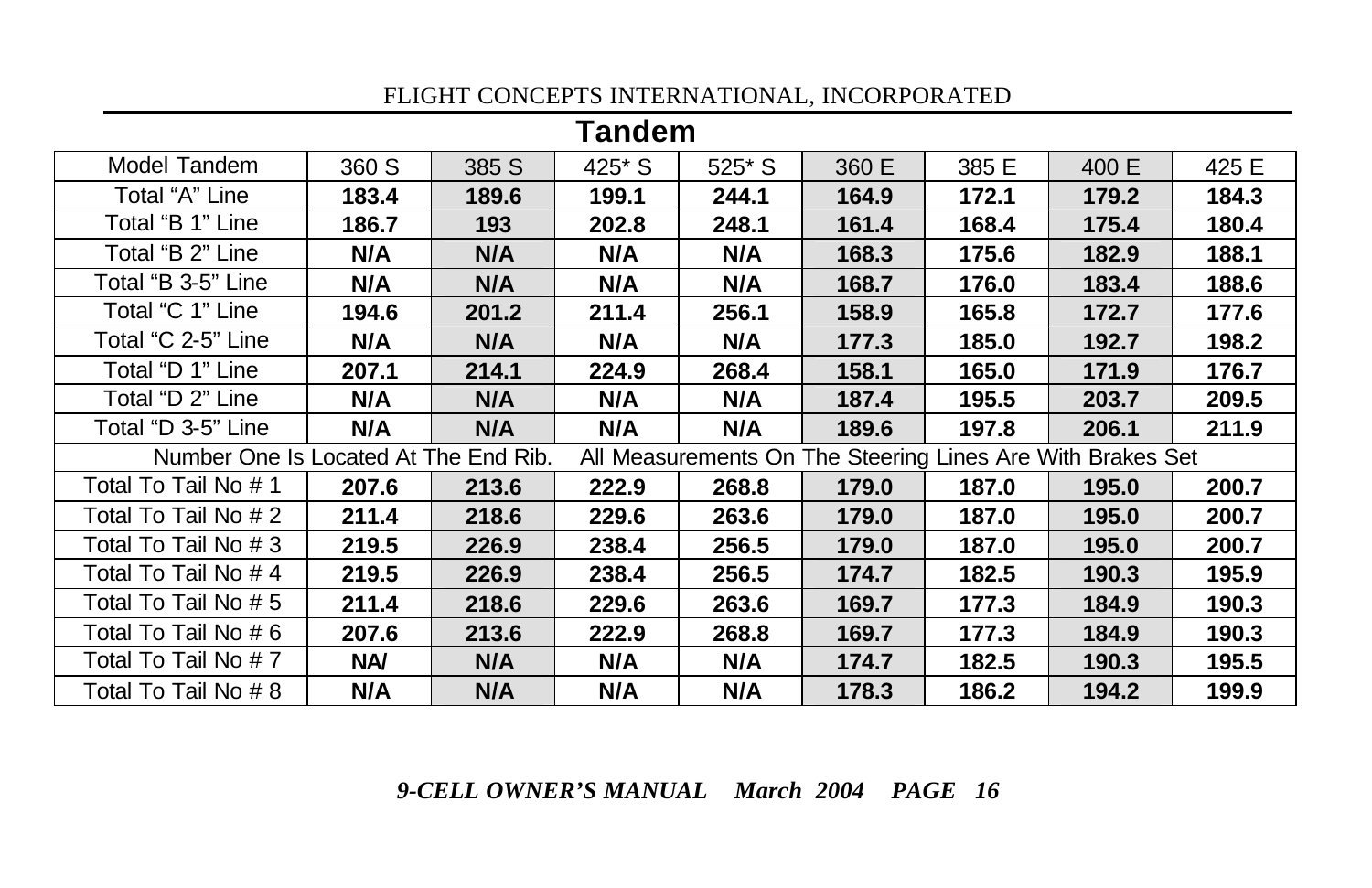### **PRO\* PACKING INSTRUCTIONS (PROPER RAM-AIR ORIENTATION)**

Step 1.) Start with the Flight Concepts Main canopy laying on its left side. (See Figure 1.) The harness must be placed facing down, with the top toward the canopy.



Figure 1.

Step 2.) Clear the control lines. Insure the control lines pass directly from the trailing edge of the canopy, through the correct grommets in the slider, and directly through the control line guide rings. **WARNING!** The control lines must not pass under, through, or around any of the suspension line groups.

Step 3.) Insure the suspension line groups are routed correctly through the slider grommets to their respective connector links, and are placed on the link correctly. **WARNING!** The suspension line groups must not pass under, through, or around any of the other suspension line groups.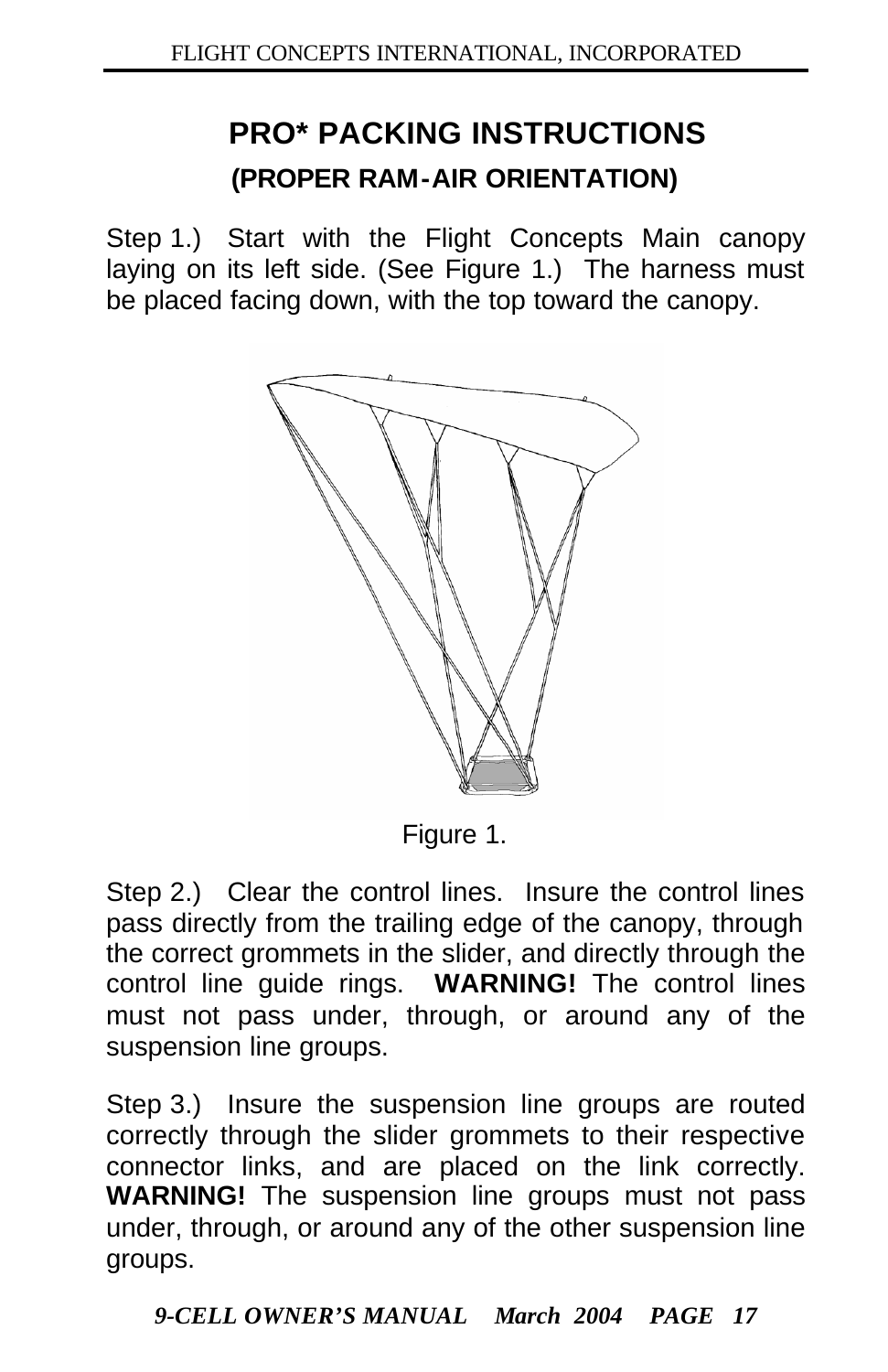Step 4.) Set the brakes by pulling the control line down through the guide ring until the brake loop "cat-eye" just passes through the guide ring. (See Figure 2.)



**Figure 2**

Step 5 Insert the stiffened upper portion of the control toggle through the loop and pull the control line back up tightly against the ring guide. (See Figure 3.) "S" fold the remaining break line next to the control toggle and stow it in the Velcro<sup> $M$ </sup> loop provided. Mate the Velcro<sup> $TM$ </sup> on the control toggle with the Velcro<sup>™</sup> on the rear riser. Insure both deployment brakes are set before continuing the pack-job.



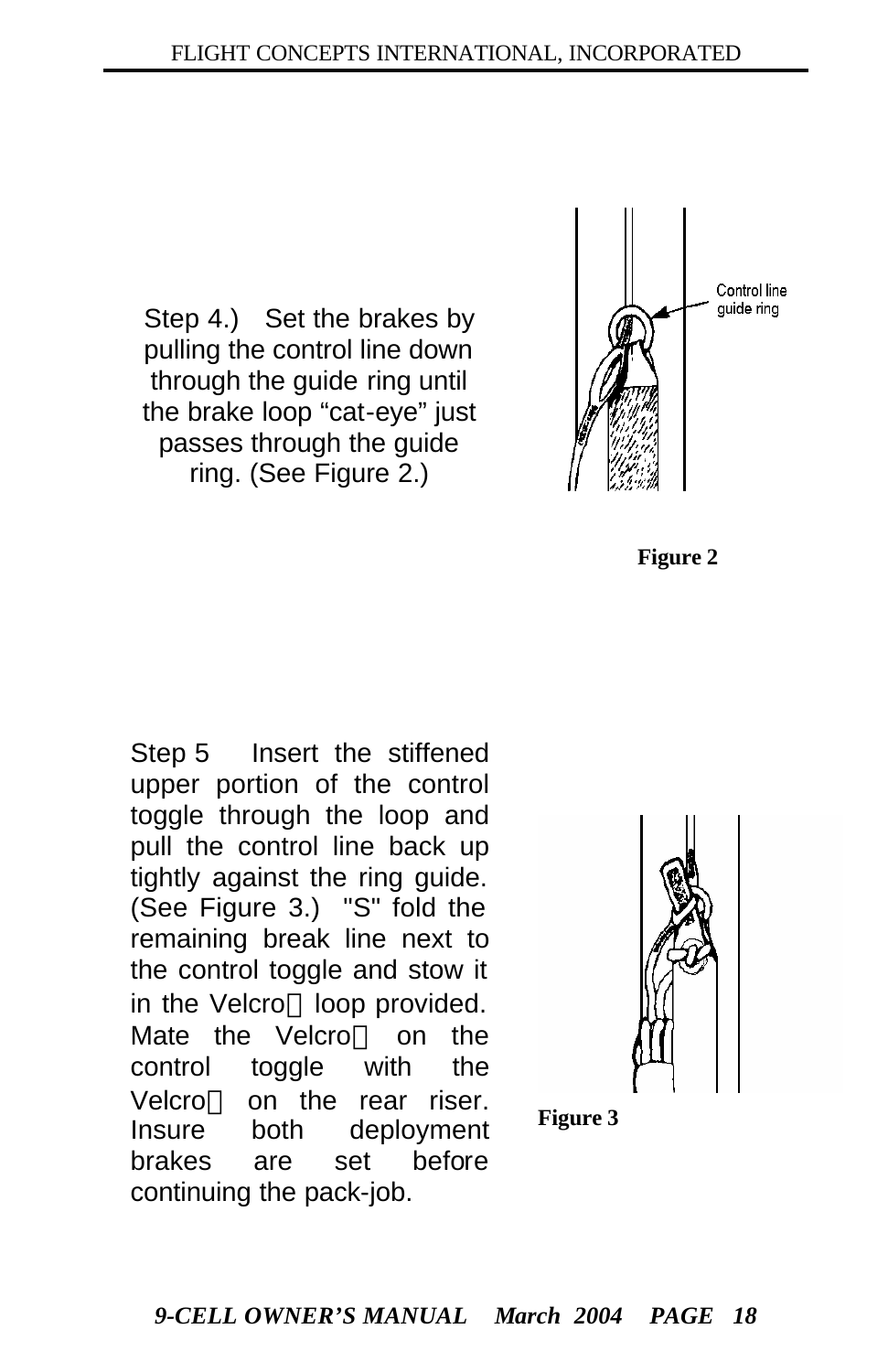Step 6.) With the harness / container system secured, apply tension to the lines, and step between the right and left line groups and grasp the right line groups in the right hand and the left line groups in the left hand. Push the slider toward the canopy, and walk forward. Pick up the canopy by the suspension lines and allow it to hang downward (See Figure 4.) Push the slider up as far as it will go until each slider grommet comes to its respective slider stop.





**Figure 4**



**Figure 5**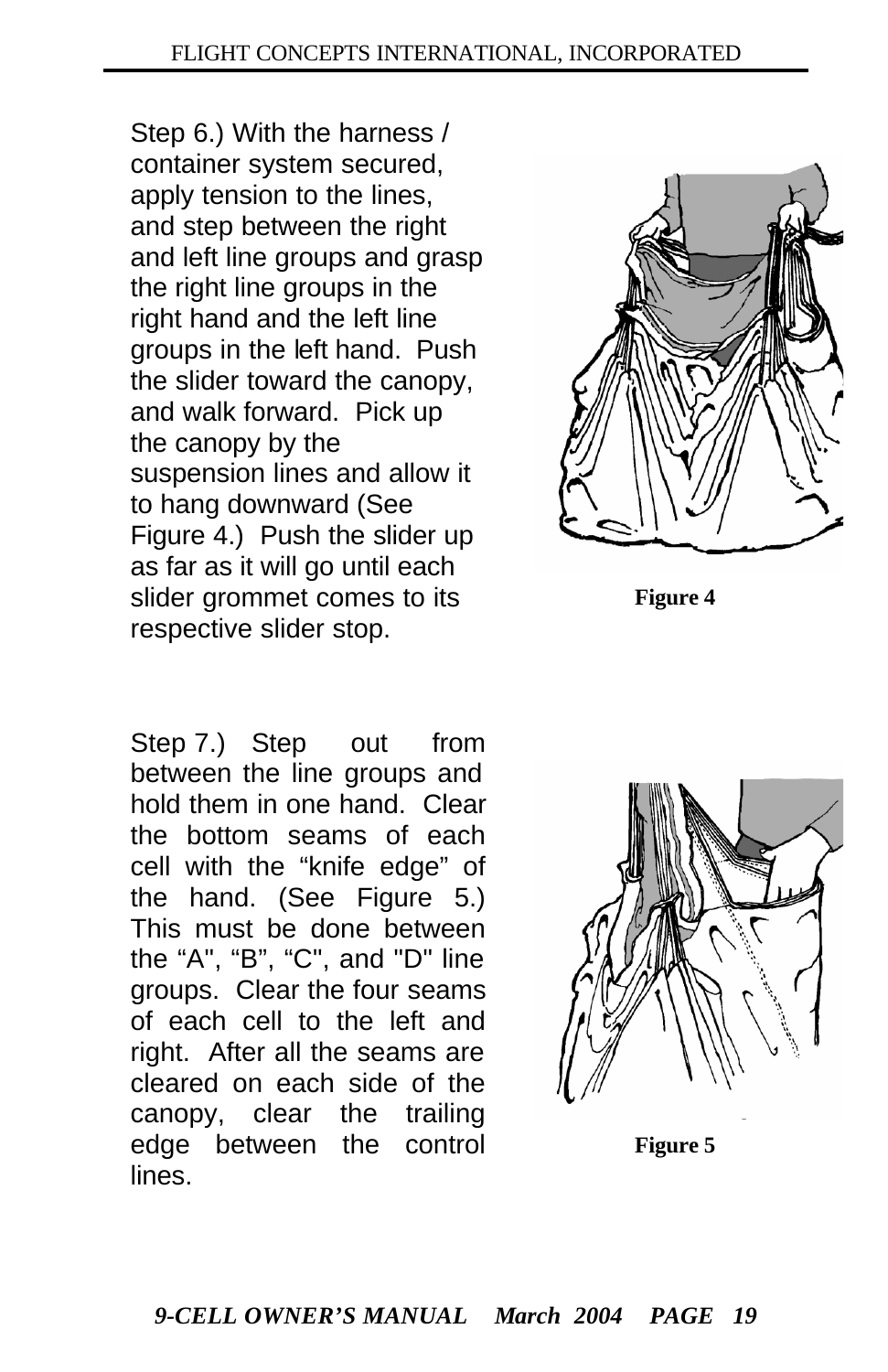**NOTE:** Figure 6. is a graphic representation of what the canopy folds should look like when Step 7 is done correctly. The bottom surface of the canopy and the control lines will be symmetric. Clear all nine cells at the nose and insure the canopy is facing back toward the harness/ container system. **Don't forget to clear the stabilizers.** Figure 6



Step 8.) Place the trailing edge of center cell (indicated by the Data-panel) under the thumb and lift the canopy. (See Figure 7.)



**Figure 7**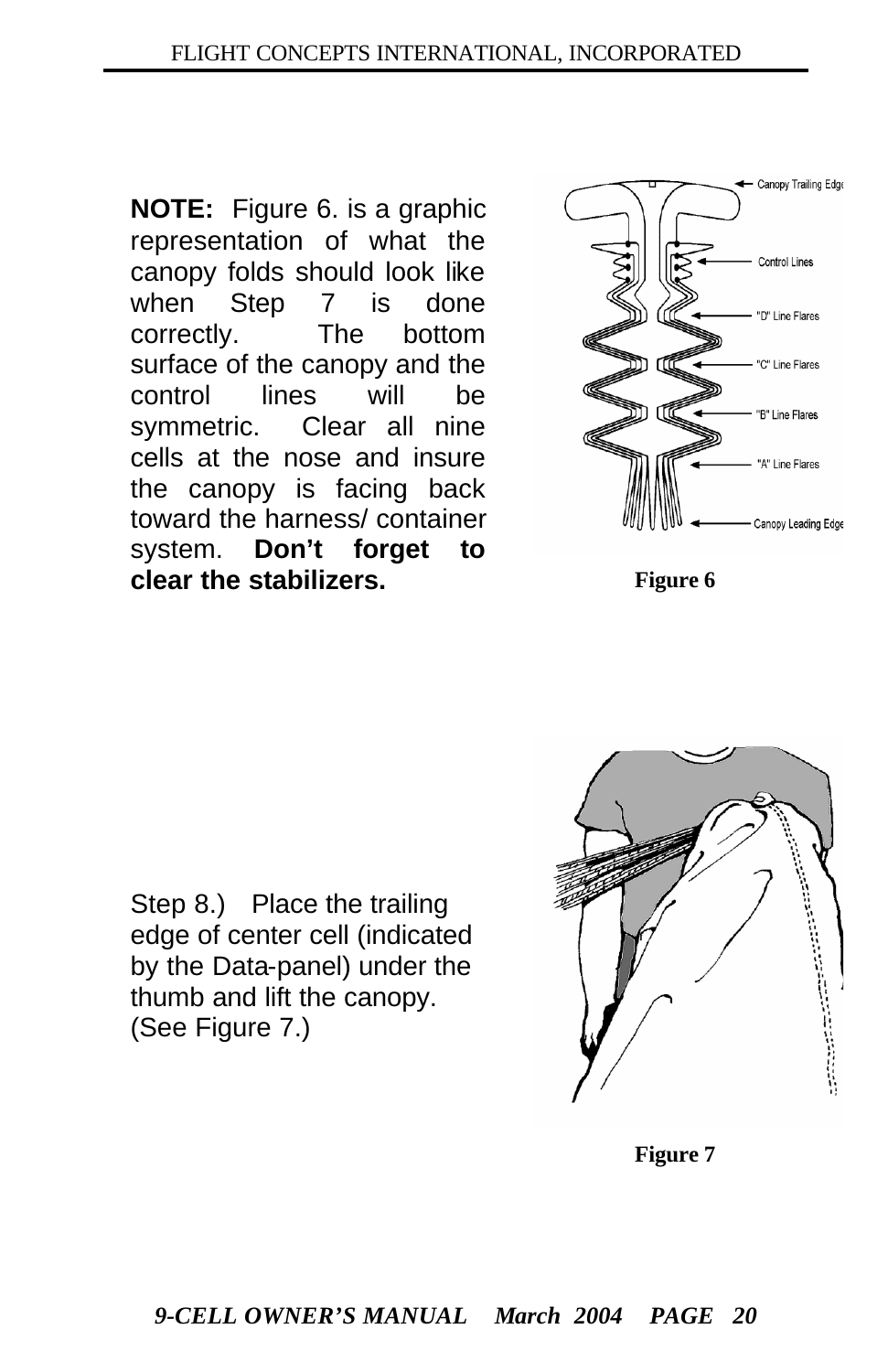Step 9.) Gather the leading edge of the canopy together with the other hand approximately 12 inches form the top skin trailing edge. (See Figure 8.)



**Figure 8**

Step 10.) Maintain the grip on the canopy and gently swing the canopy outward and away. Place the canopy on the floor and apply tension to the lines. **NOTE:** If the canopy is placed on the floor with a twisting motion, it will not spread out evenly. Insure the nose is facing downward toward the floor. The center seam of the center cell (indicated by the data panel) should be in the center of the canopy bundle. (See Figure 9.)

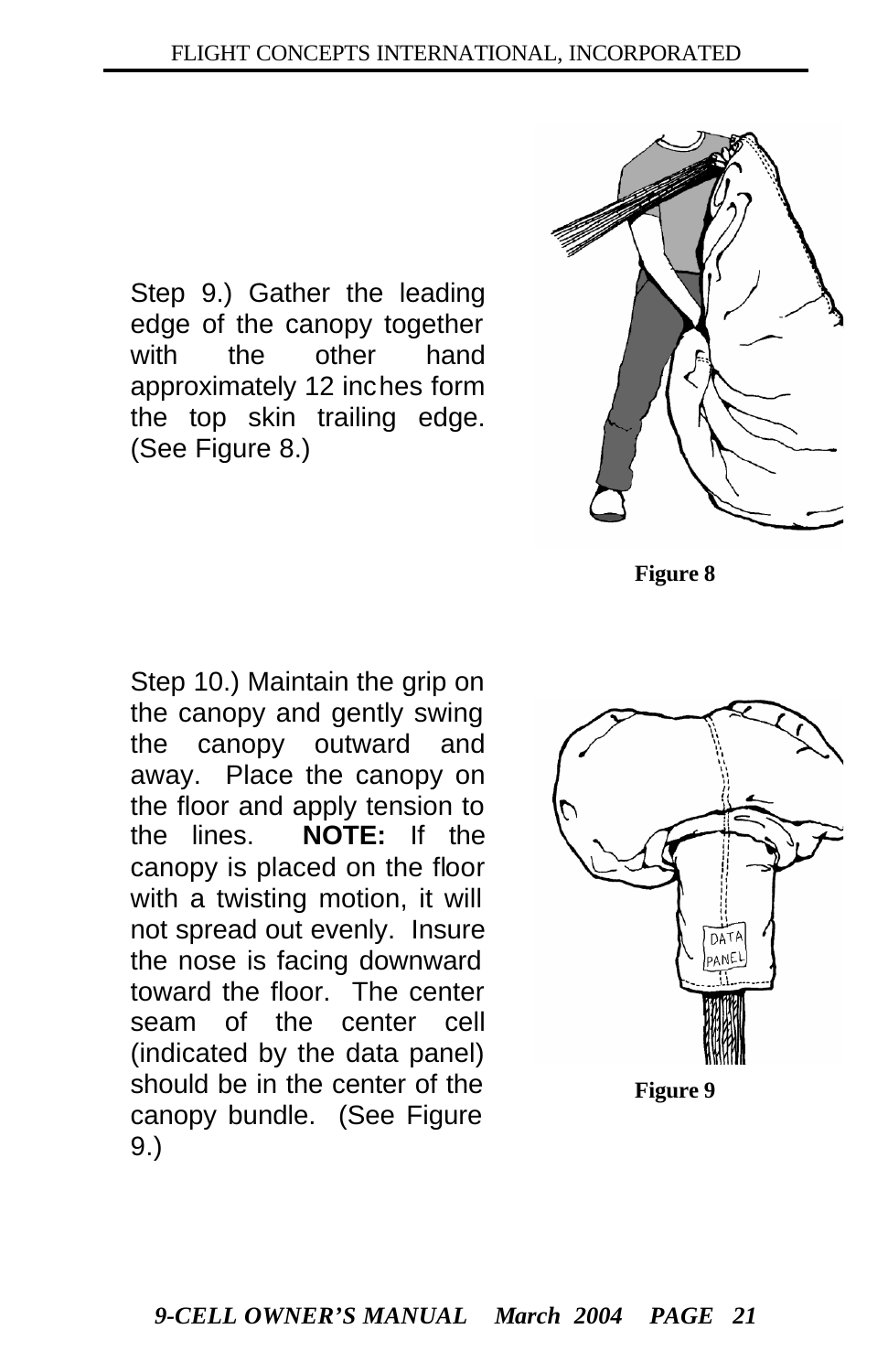Step 11.) Kneel on the trailing edge of the center cell of the canopy and center the middle seam of the center cell in the middle of the canopy bundle. "Cocoon" fold the bundle by spreading the center cell of the canopy to the approximate width of the main deployment bag and tuck the outer edges of the material under the bundle. (See Figure 10.)



Step 12.) "S" Fold the bundle and place it into the main deployment bag. Close the deployment bag and complete the pack job in accordance with the harness/container manufacture's instructions.

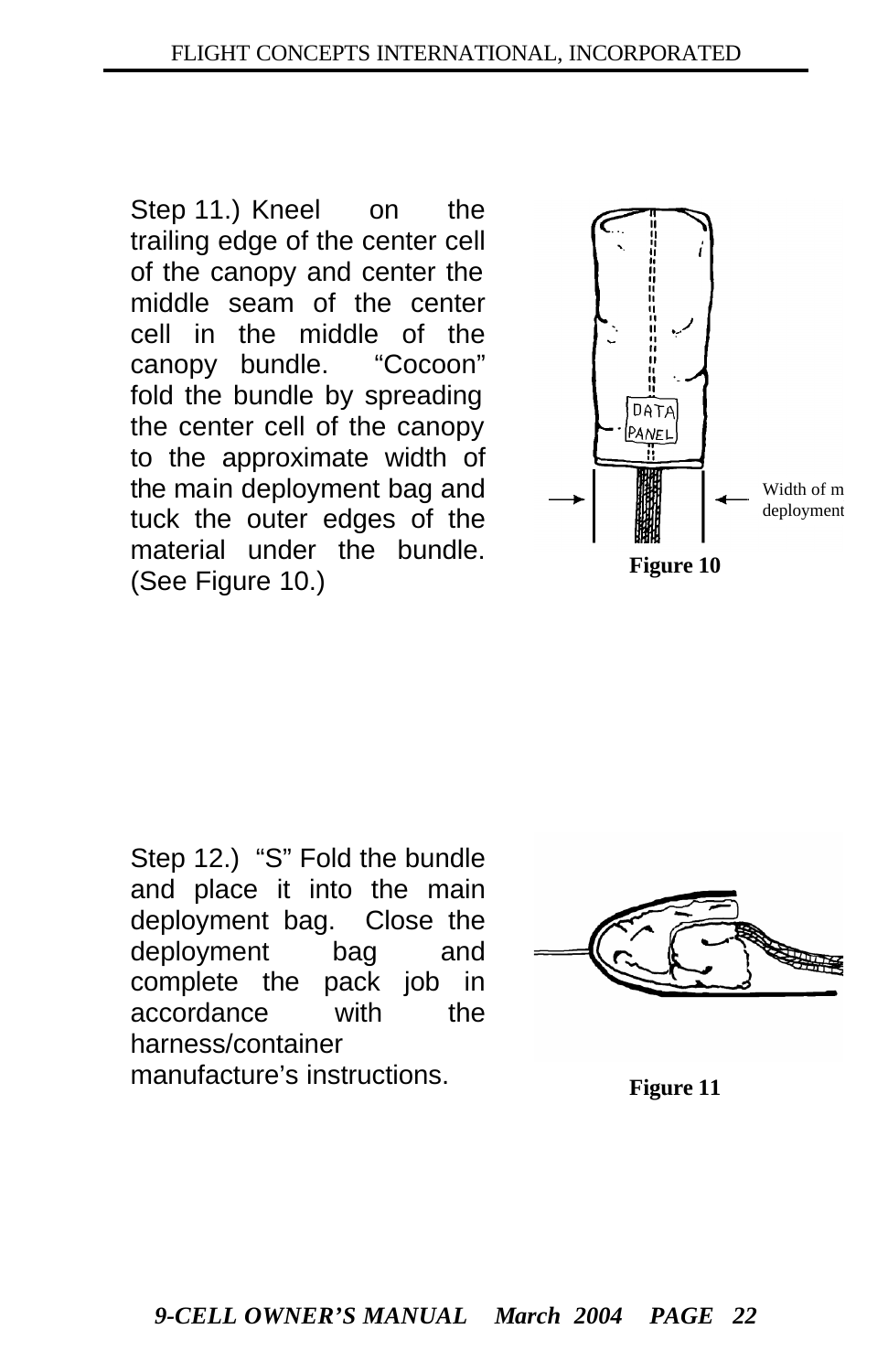### **OPERATING INSTRUCTIONS and LIMITATIONS**

1. Although it is not always possible, it is highly desirable to have a good "face to earth" body position for the deployment of a main parachute. It is considered ideal to be slightly head high during and just after pilot-chute deployment. During the deployment, try to keep your shoulders as level as possible to help keep the left and right line groups loading evenly during deployment.

2. As the opening canopy pulls you head high, visually check the canopy to insure that the deployment is complete. Grasp the control toggles and pull them down sharply to release the brakes. If there is an end cell closure, or if the slider has not come all the way down the lines to the connector links, pump the control toggles by pulling them downward and returning them to full flight. This will usually clear any end cells closure and/or bring the slider down. Repeat if necessary.

3. As soon as possible after releasing the brakes conduct a control check to find the stall point of the canopy by pulling down the toggles slowly until you feel the canopy stop flying and start to "fall off" backwards. (Recover from the stall by smoothly bringing the toggles back up to shoulder level.)

4. A properly deployed and functioning canopy can be controlled with the control toggles by simply pulling down on the right toggle to turn right or pulling down on the left toggle to turn left. As long as one toggle is pulled down further than the other toggle the canopy will continue to turn in the direction of the lowest toggle. The further the toggle is pulled down, the faster the turn will be. **Stalls and turns should be executed only when altitude permits. WARNING! no stalls below 1000 feet, and no turns should be done below 500 feet. (Except for minor course corrections on final approach.)**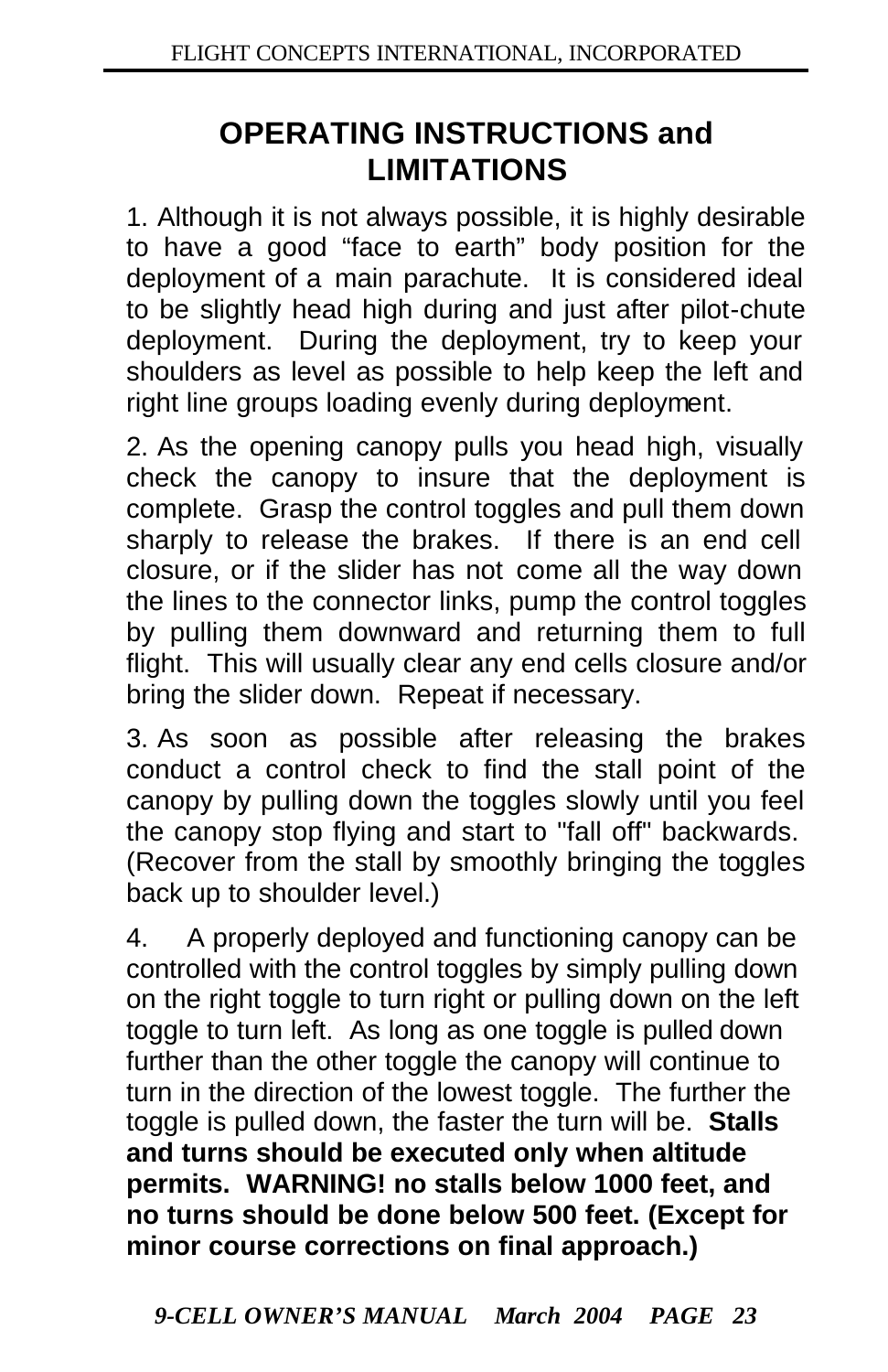5. A soft landing can usually be made by landing into the wind, and using a "Flaring Technique". This procedure is accomplished by pulling both control toggles downward smoothly to the full brake position just before landing. (Full brake position is usually with the toggles just above the stall point.) With the canopy facing into the wind and at full flight (toggles up as far as you can reach) start the flare when your feet are approximately 10-12 feet off the ground (depending upon the speed of the wind) smoothly bring the toggles down to the full brake position. When this is done correctly, the canopy will immediately change its angle of attack and this flattening of its angle of attack will allow for a very soft landing.

6. Varying wind speeds and other weather conditions may dictate variations of this technique. When in no wind conditions, it may be helpful to start the flare about six feet higher and then bring the toggles down just slightly slower, thus allowing the canopy more time to slow it's forward speed before landing. In higher wind conditions it may not be necessary to bring the toggles down quite as far to produce a flared landing.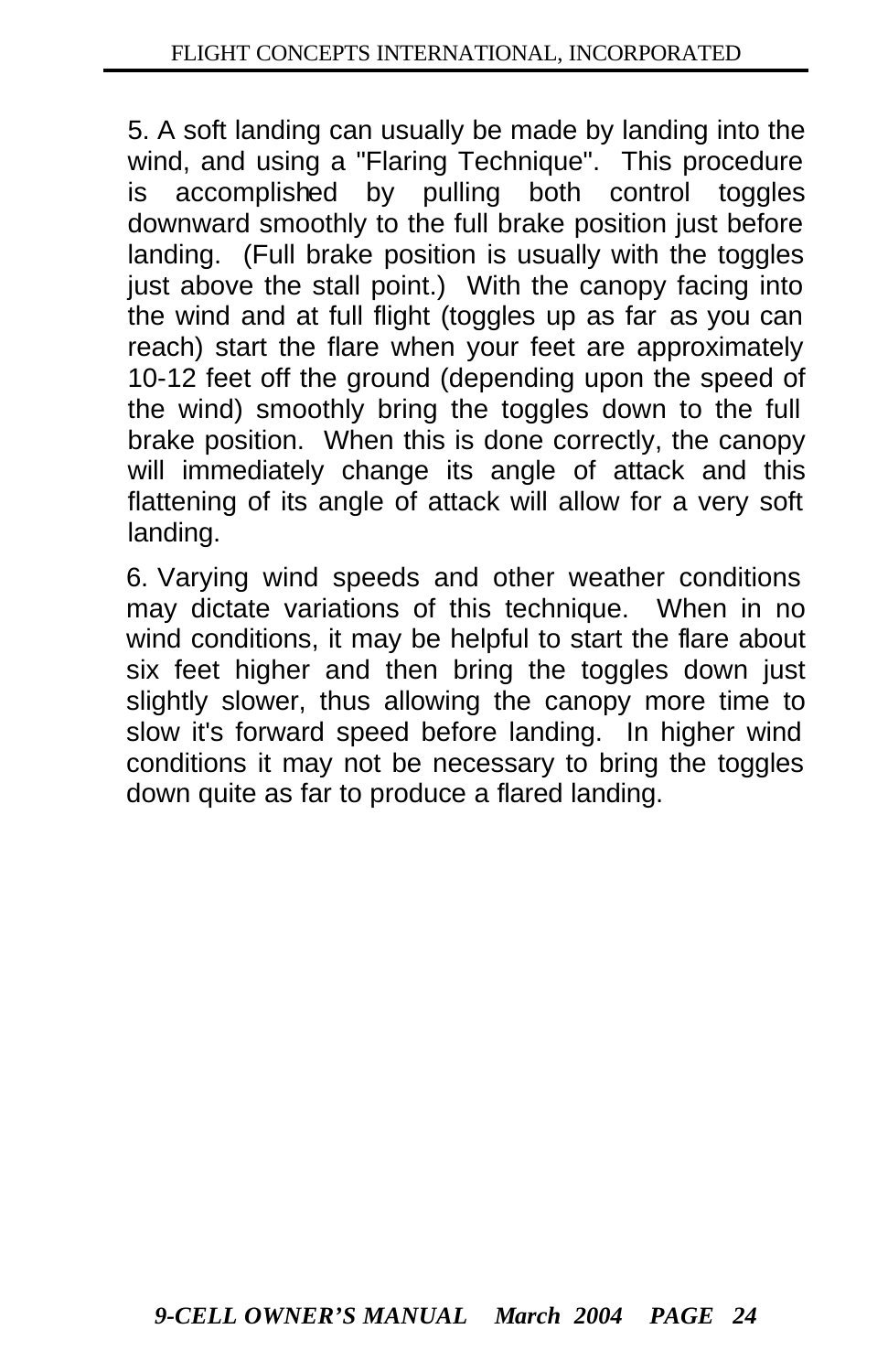7. If an emergency situation has left you with a broken control line, it is possible to control the canopy by pulling down on the rear risers. The canopy will turn in the direction of the riser being pulled downward. However, you must be very cautious when attempting a flared landing with the rear risers, particularly when one brake is still set. **WARNING! A riser flare can produce a very sudden stall, and it only takes a few inches of pulling to cause a stall. For this reason, the rear riser-flare should only be attempted in an emergency situation and ONLY if there has been ample time and altitude to practice the maneuver prior to landing. Under no circumstances should anyone try this maneuver unless they have practiced it at a SAFE ALTITUDE, furthermore it is recommended that only the very experienced skydiver ever attempt this type of landing.**

8. After landing, the canopy will normally deflate if there is little or no wind. However, if the wind is strong, there still exists the danger of being dragged by the inflated canopy. If you are landing in strong winds, release one of the toggles immediately upon landing, and pull the other toggle (hand over hand if necessary) until the canopy has fully deflated.

9. Avoid landing downwind of trees or large buildings. Large ground objects produce turbulence which can be dangerous to a parachutist on final approach. It is considered good practice to fly your canopy at quarterbrakes if you expect to encounter turbulence.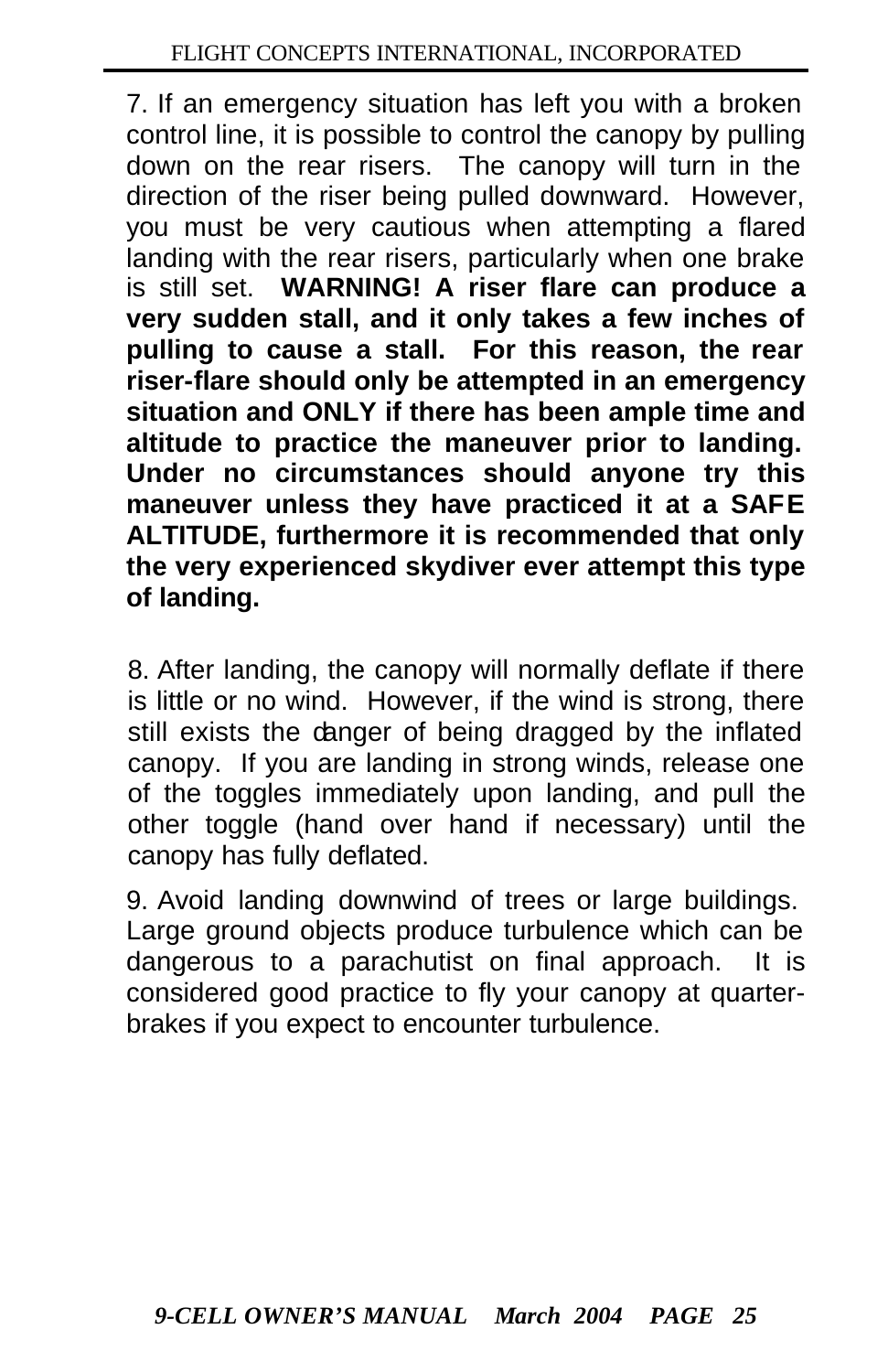### **CANOPY CARE**

These suggestions have been provided to help you prolong the life of your parachuting equipment.

1. **It is very important to have the trim checked on your canopy every 200 to 300 jumps. If the trim is out of tolerance by more that 1" to 1.5". please consult FCI before continuing to use this product. (Please see the Trim Specification section of this manual for further information.)**

2. Avoid dragging any part of the parachute across the ground. Do not pack on rough surfaces, such as concrete.

3. Do not leave the canopy exposed in the sun any longer than is absolutely necessary.

4. Do not wash the canopy. Over time it will increase the porosity, which will reduce the performance of the parachute. If it is necessary to remove grease spots, or any other type of stains, use mineral spirits on small areas.

5. If you must store your gear for a prolonged time frame, store the canopies, unpacked, in plastic bags. Insure the storage room is dry and that it has a constant moderate temperature to prevent mildew and damage from extreme heat.

6. Do not use Ripstop Tape or any other material that includes gum or other adhesives to make small repairs.